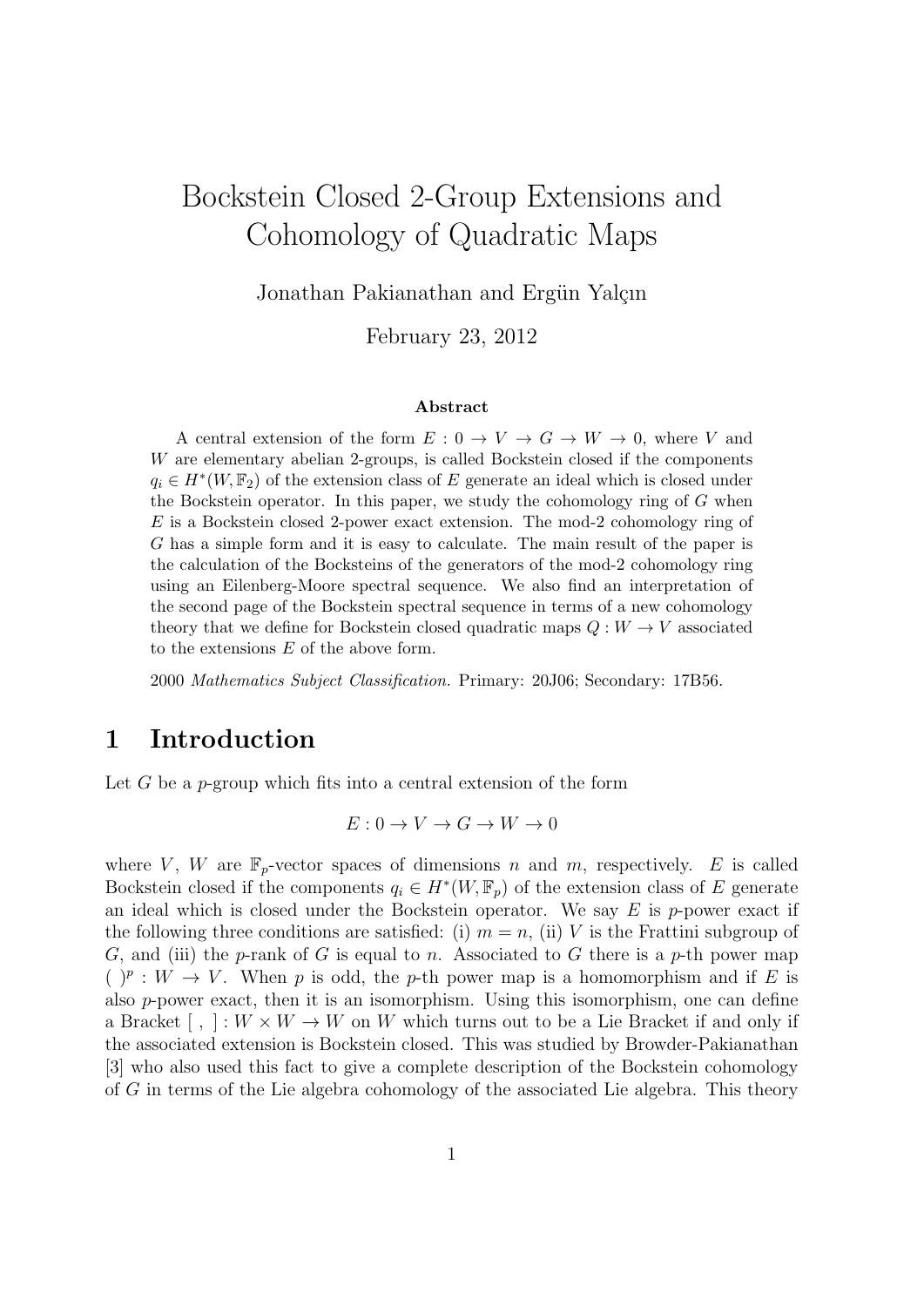was later used by Pakianathan [5] to give a counterexample to a conjecture of Adem [1] on exponents in the integral cohomology of  $p$ -groups for odd primes  $p$ .

In the case where  $p = 2$ , the 2-power map ( )<sup>2</sup> :  $W \to V$  is not a homomorphism, so the results of Browder-Pakianathan do not generalize to 2-groups in a natural way. In this case, the 2-power map is a quadratic map  $Q: W \to V$  where the associated bilinear map  $B: W \times W \rightarrow V$  is induced by taking commutators in G. The 2-power exact condition is equivalent to the conditions: (i)  $m = n$ , (ii) the elements  ${Q(w) | w \in W}$ generate V, and (iii) if  $Q(w) = 0$  for some  $w \in W$ , then  $w = 0$ . We studied the quadratic maps associated to Bockstein closed extensions in an earlier paper, and showed that an extension E is Bockstein closed if and only if there is a bilinear map  $P: V \times W \rightarrow V$ such that

$$
P(Q(w), w') = B(w, w') + P(B(w, w'), w)
$$
\n(1)

holds for all  $w, w' \in W$  (see Theorem 1.1 in [7]). In some sense this is the Jacobi identity for the  $p = 2$  case. If there is a quadratic map  $Q: W \to W$  which satisfies this identity with  $P = B$ , then the vector space W becomes a 2-restricted Lie algebra with 2-power map defined by  $w^{[2]} = Q(w) + w$  for all  $w \in W$ . But in general there are no direct connections between Bockstein closed quadratic maps and mod-2 Lie algebras.

In this paper, we study the cohomology of Bockstein closed 2-power exact extensions. We calculate the mod-2 cohomology ring and give a description of the Bockstein spectral sequence. As in the case when  $p$  is odd, the Bockstein spectral sequence can be described in terms of a cohomology theory based on our algebraic data. In this case, the right cohomology theory is the cohomology  $H^*(Q, U)$  of a Bockstein closed quadratic map  $Q: W \to V$ . We define this cohomology using an explicit cochain complex associated to the quadratic map. The definition is given in such a way that the low dimensional cohomology has interpretation in terms of extensions of Bockstein closed quadratic maps. For example,  $H^0(Q, U)$  gives the Q-invariants of U and  $H^1(Q, U) \cong \text{Hom}_{\text{Quad}}(Q, U)$  if U is a trivial Q-module. Also,  $H^2(Q, U)$  is isomorphic to the group of extensions of Q with abelian kernel U (see Proposition 4.4). The definition of  $H^*(Q, U)$  is given in Section 4. To keep the theory more general, in the definition of  $H^*(Q, U)$  we do not assume that the quadratic map Q is 2-power exact.

In Section 5, we calculate the mod-2 cohomology ring of a Bockstein closed 2-power exact group G using the Lyndon-Hochschild-Serre spectral sequence associated to the extension E. This calculation is relatively easy and it is probably known to experts in the field (see, for example,  $[4]$  or  $[9]$ ). The mod-2 cohomology ring of G has a very nice expression given by

$$
H^*(G, \mathbb{F}_2) \cong A^*(Q) \otimes \mathbb{F}_2[s_1, \dots, s_n]
$$

where  $s_i$ 's are some two dimensional generators and the algebra  $A^*(Q)$  is given by

$$
A^*(Q) = \mathbb{F}_2[x_1,\ldots,x_n]/(q_1,\ldots,q_n)
$$

where  $\{x_1, \ldots, x_n\}$  forms a basis for  $H^1(W)$  and  $q_i$ 's are components of the extension class  $q \in H^2(W, V)$  with respect to a basis for V. The action of the Bockstein operator on this cohomology ring gives valuable information about the question of whether the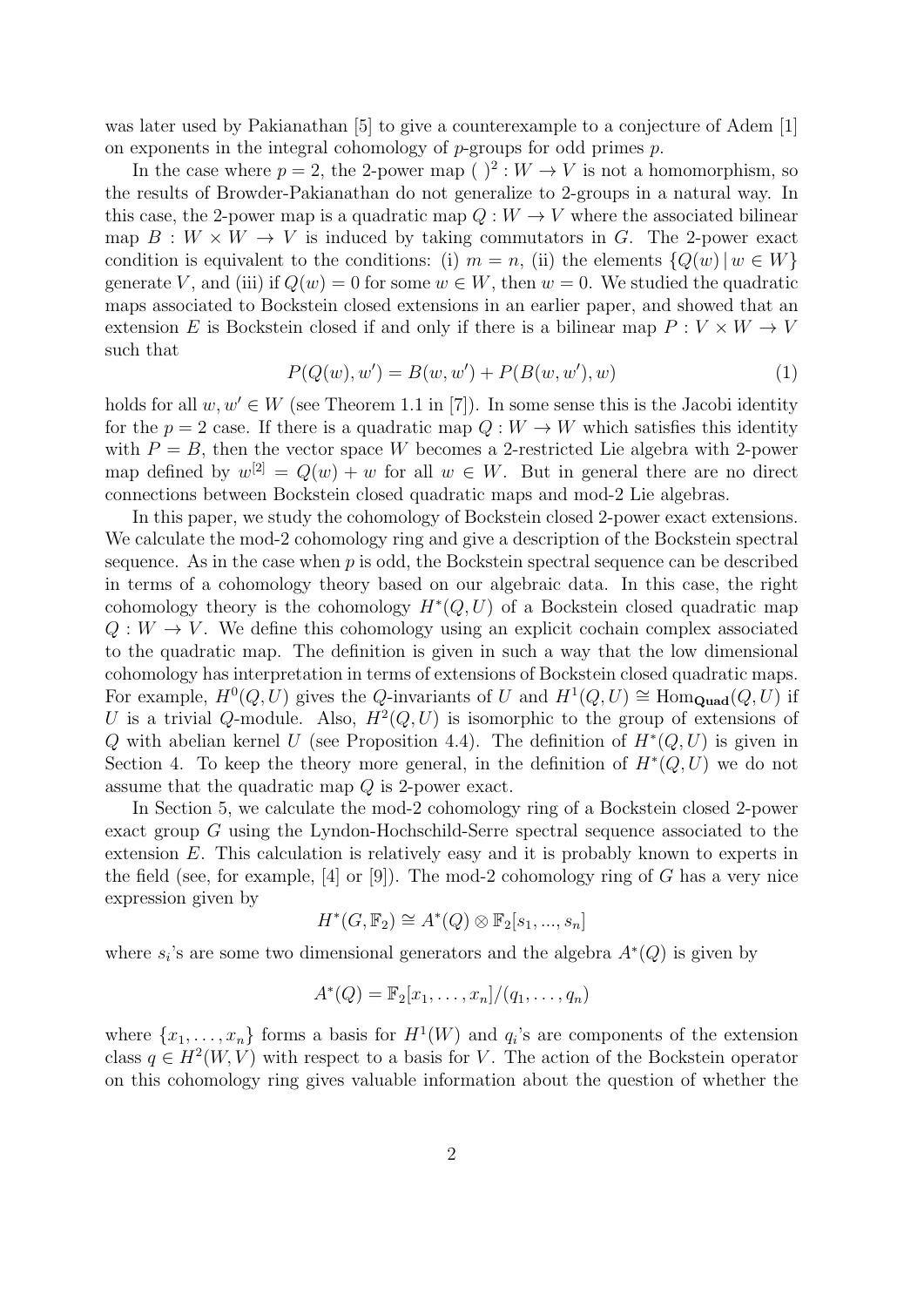extension can be uniformly lifted to other extensions. Also finding Bocksteins of generators of the mod-2 cohomology algebra is the starting point for calculating the integral cohomology of G. We prove the following:

**Theorem 1.1.** Let  $E: 0 \to V \to G \to W \to 0$  be a Bockstein closed 2-power exact extension with extension class q and let  $\beta(q) = Lq$ . Then the mod-2 cohomology of G is in the above form and  $\beta(s) = Ls + \eta$  where s denotes a column matrix with entries in  $s_i$ 's and  $\eta$  is a column matrix with entries in  $H^3(W, \mathbb{F}_2)$ .

The proof of this theorem is given in Section 7 using the Eilenberg-Moore spectral sequence associated to the extension. The key property of the EM-spectral sequence is that it behaves well under the Steenrod operations. The Steenrod algebra structure of the EM-spectral sequence was studied by L. Smith [10], [11] and D. Rector [8] independently in a sequence of papers. Here we use only a special case of these results. More precisely, we use the fact that the first two vertical lines in the EM-spectral sequence are closed under the action of the Steenrod algebra. This is stated as Corollary 4.4 in [10].

The column matrix  $\eta$  of the formula  $\beta(s) = Ls + \eta$  defines a cohomology class  $[\eta] \in H^3(Q, L)$  where L is the Q-module associated to the matrix L. Recall that in the work of Browder-Pakianathan [3], there is a cohomology class lying in the Lie algebra cohomology  $H^3(\mathcal{L}, \text{ad})$  which is defined in a similar way and it is an obstruction class for lifting G uniformly twice. We obtain a similar theorem for uniform double lifting of 2-group extensions.

**Theorem 1.2.** Let  $E: 0 \to V \to G \to W \to 0$  be a Bockstein closed 2-power exact extension with extension class q. Let Q be the associated quadratic map and L denote the Q-module defined by L in the equation  $\beta(q) = Lq$ . Then, the extension E has a uniform double lifting if and only if  $[\eta] = 0$  in  $H^3(Q, L)$ .

Another result we have is a description of the second page of the Bockstein spectral sequence in terms of the cohomology of Bockstein closed quadratic maps for the case where the extension has a uniform double lifting.

**Theorem 1.3.** Let  $E$ ,  $G$ ,  $Q$ , and  $L$  be as in Theorem 1.2. Assume that  $E$  has a uniform double lifting. Then, the second page of the Bockstein spectral sequence for  $G$  is given by

$$
B_2^*(G) = \bigoplus_{i=0}^{\infty} H^{*-2i}(Q, \text{Sym}^i(L))
$$

where  $\text{Sym}^i(L)$  denotes the symmetric *i*-th power of L.

In the  $p$  odd case, the  $B$ -cohomology has been calculated in cases by comparing it to  $H^*(\mathfrak{g}, U(\mathfrak{g})^*)$  where  $U(\mathfrak{g})^*$  is the dual of the universal enveloping algebra of  $\mathfrak{g}$ equipped with the dual adjoint action, where  $\mathfrak g$  is an associated complex Lie algebra. This fundamental object has played a role in string topology (homology of free loop spaces) and is analogous to the (classical) ring of modular forms, identified by Eichler-Shimura as  $H^*(SL_2(\mathbb{Z}), \mathrm{Poly}(V))$  where V is the complex 2-dimensional canonical representation of  $SL_2(\mathbb{Z})$  (see [6] for more details). In string topology contexts, this is referred to as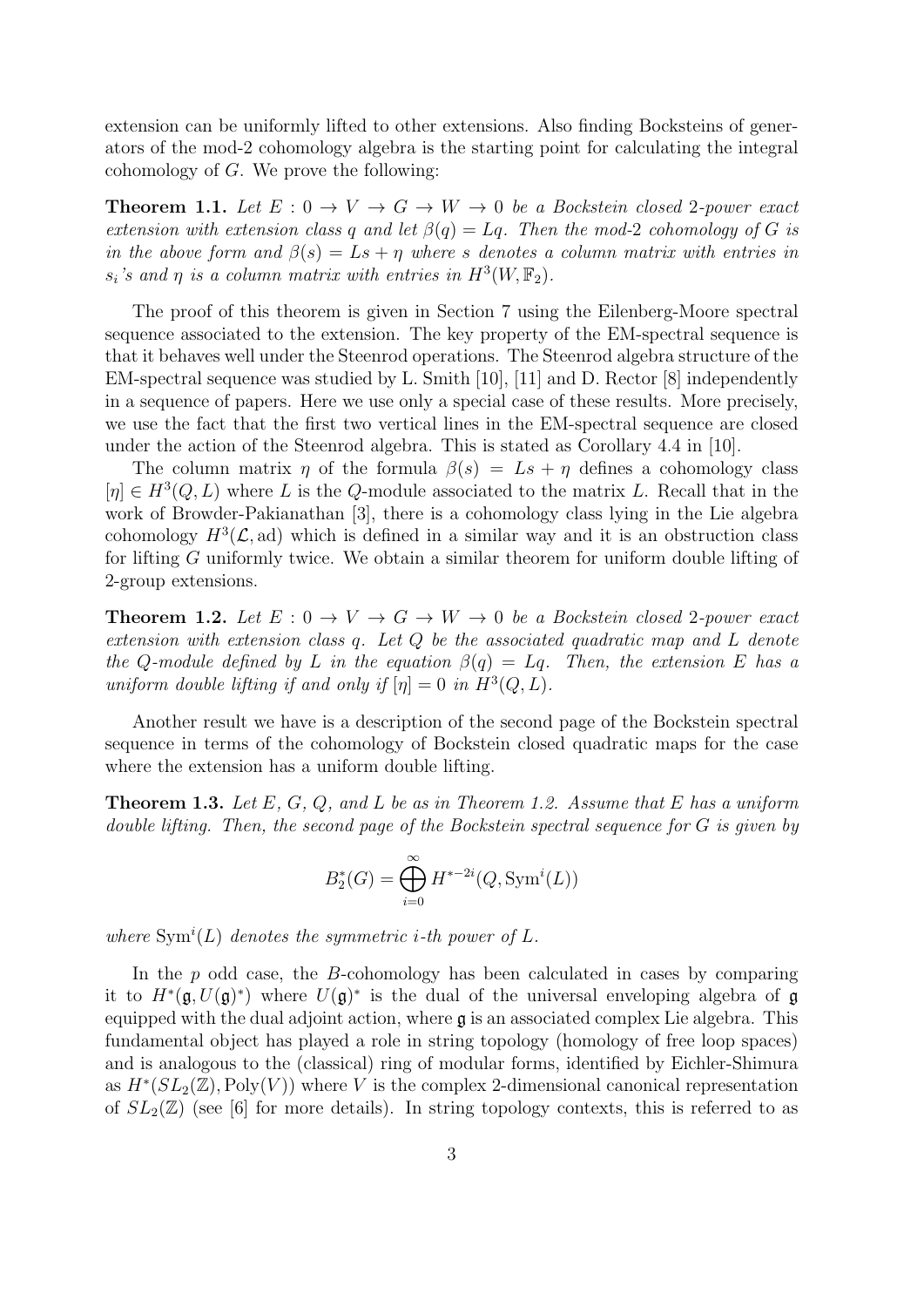the Hodge decomposition and so the above can be thought of as a Hodge decomposition for the quadratic form  $Q$ . It describes the distribution of higher torsion in the integral cohomology of the associated group G.

As in the case of Lie algebras, it is possible to give a suitable definition of a universal enveloping algebra  $U(Q)$  for a quadratic map Q so that the representations of Q and representations of the universal algebra  $U(Q)$  can be identified in a natural way. However it is not clear to us how to find an isomorphism between the cohomology of the universal algebra  $U(Q)$  and the cohomology of the quadratic map Q. There is also the issue of finding analogies of the theorems on universal algebras of Lie algebras such as the Poincaré-Birkoff-Witt Theorem. We leave these as open problems.

The paper is organized as follows: In Section 2, we introduce the category of quadratic maps and show that it is naturally equivalent to the category of extensions of certain type. Then in Section 3, we give the definition of a Bockstein closed quadratic map. The definition of cohomology of Bockstein closed quadratic maps is given in Section 4. Sections 5, 6, and 7 are devoted to the mod-2 cohomology calculations using LHS- and EM-spectral sequences and the calculation of Bocksteins of the generators. In particular, Theorem 1.1 is proven in Section 7. In Section 8, we discuss the obstructions for uniform lifting and in Section 9, we explain the  $E_2$ -page of the Bockstein spectral sequence in terms of the cohomology of Bockstein closed quadratic maps.

## 2 Category of quadratic maps

Let E denote a central extension of the form

$$
E: 0 \to V \to G \to W \to 0
$$

where V and W are elementary abelian 2-groups. Associated to  $E$ , there is a cohomology class  $q \in H^2(W, V)$ . Also associated to E there is a quadratic map  $Q: W \to V$  defined by  $Q(w) = \langle \hat{w} \rangle^2$ , where  $\hat{w}$  denotes an element in G that lifts  $w \in W$ . Similarly, the commutator induces a symmetric bilinear map  $B: W \times W \rightarrow V$  defined by  $B(x, y) =$  $[\hat{x}, \hat{y}]$  for  $x, y \in W$  where  $[g, h] = g^{-1}h^{-1}gh$  for  $g, h \in G$ . It is easy to see that B is the bilinear form associated to Q.

We have shown in [7] that the extension class q and the quadratic form  $Q$  are closely related to each other. In particular, we showed that we can take  $q = [f]$  where f is a bilinear factor set  $f: W \times W \to V$  satisfying the identity  $f(w, w) = Q(w)$  for all  $w \in W$ (see [7, Lemma 2.3]). We can write this correspondence more explicitly by choosing a basis  $\{w_1, \ldots, w_m\}$  for W. Then,

$$
f(w_i, w_j) = \begin{cases} B(w_i, w_j) & \text{if } i < j, \\ Q(w_i) & \text{if } i = j, \\ 0 & \text{if } i > j. \end{cases}
$$

This gives a very specific expression for q. Let  $\{v_1, \ldots, v_n\}$  be a basis for V, and let  $q_k$ be the  $k$ -th component of  $q$  with respect to this basis. Then,

$$
q_k = \sum_i Q_k(w_i) x_i^2 + \sum_{i < j} B_k(w_i, w_j) x_i x_j
$$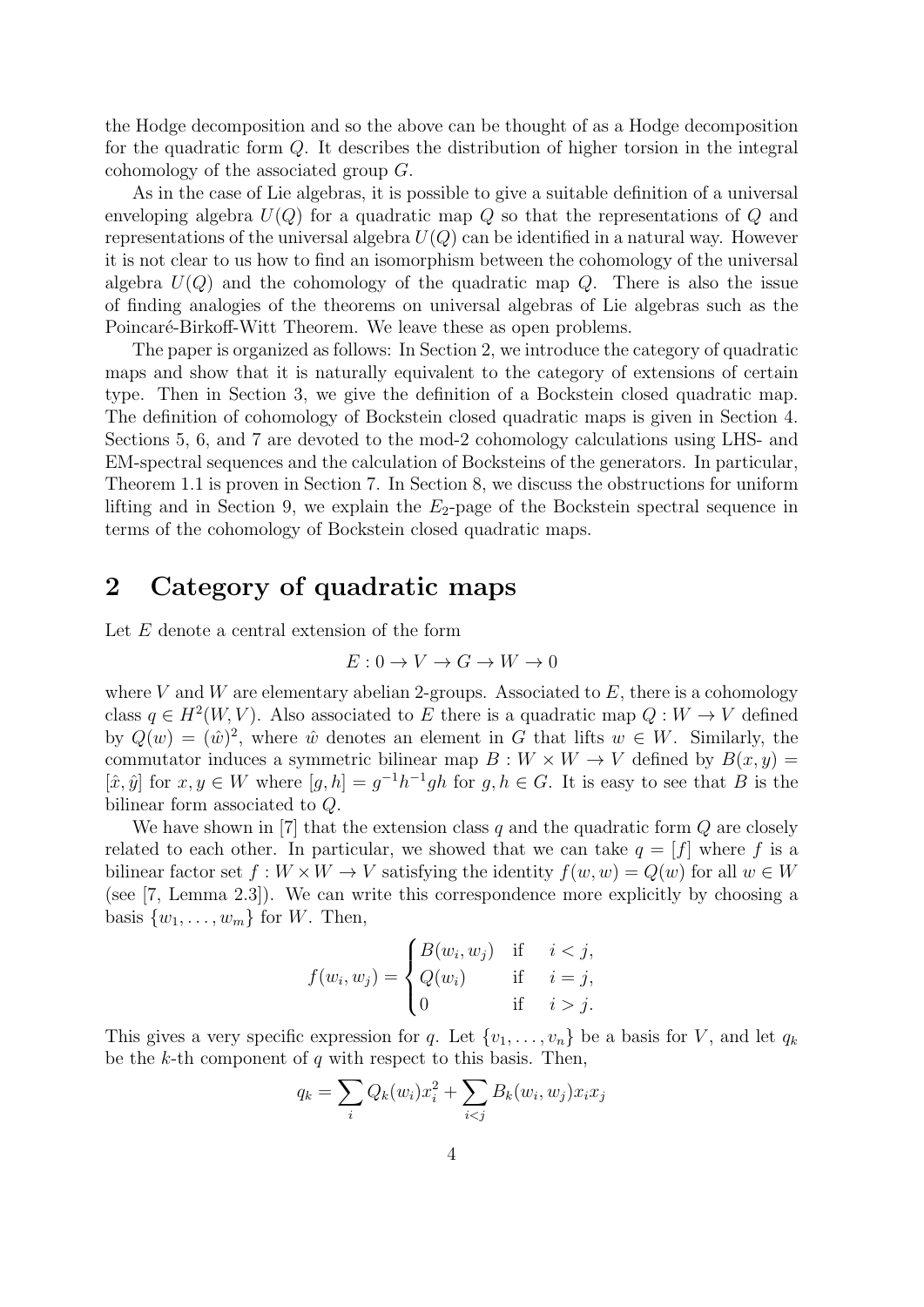where  $\{x_1, \ldots, x_m\}$  is the dual basis of  $\{w_1, \ldots, w_m\}$  and  $Q_k$  and  $B_k$  denote the k-th components of  $Q$  and  $B$ . This allows one to prove the following:

**Proposition 2.1** (Corollary 2.4 in [7]). Given a quadratic map  $Q: W \to V$ , there is a unique (up to equivalence) central extension

$$
E(Q): 0 \to V \to G(Q) \to W \to 0
$$

with a bilinear factor set  $f: W \times W \to V$  satisfying  $f(w, w) = Q(w)$  for all  $w \in W$ .

This gives a bijective correspondence between quadratic maps  $Q: W \to V$  and the central extensions of the form  $E: 0 \to V \to G \to W \to 0$ . We will now define the category of quadratic maps and the category of group extensions of the above type and then prove that the correspondence described above indeed gives a natural equivalence between these categories.

#### 2.1 Equivalence of categories

The category of quadratic maps Quad is defined as the category whose objects are quadratic maps  $Q: W \to V$  where W and V are vector spaces over  $\mathbb{F}_2$ . For quadratic maps  $Q_1, Q_2$ , a morphism  $f: Q_1 \to Q_2$  is defined as a pair of linear transformations  $f = (f_W, f_V)$  such that the following diagram commutes:

$$
W_1 \xrightarrow{f_W} W_2
$$
  
\n
$$
\downarrow Q_1 \qquad \qquad Q_2
$$
  
\n
$$
V_1 \xrightarrow{f_V} V_2.
$$
  
\n(2)

The composition of morphisms  $f = (f_W, f_V)$  and  $g = (g_W, g_V)$  is defined by coordinatewise compositions. The identity morphism is the pair  $(id_W, id_V)$ . Two quadratic maps  $Q_1$  and  $Q_2$  are isomorphic if there are morphisms  $f: Q_1 \to Q_2$  and  $g: Q_2 \to Q_1$  such that  $f \circ g = \mathrm{id}_{Q_2}$  and  $g \circ f = \mathrm{id}_{Q_1}$ .

The category **Ext** is defined as the category whose objects are the equivalence classes of extensions of type

$$
E: 0 \to V \to G \to W \to 0
$$

where V and W are vector spaces over  $\mathbb{F}_2$ , and the morphisms are given by a commuting diagram as follows:

$$
E_1: 0 \longrightarrow V_1 \longrightarrow G_1 \longrightarrow W_1 \longrightarrow 0
$$
  
\n
$$
\downarrow f \qquad \qquad \downarrow f_V \qquad \qquad \downarrow f_G \qquad \qquad \downarrow f_W
$$
  
\n
$$
E_2: 0 \longrightarrow V_2 \longrightarrow G_2 \longrightarrow W_2 \longrightarrow 0.
$$
  
\n(3)

Note that two extensions are considered equivalent if there is a diagram as above with  $f_W = id_W$  and  $f_V = id_V$ . All such morphisms are taken to be equal to identity morphism in our category. More generally, two morphisms  $f, g : E_1 \to E_2$  will be considered equal in Ext if  $f_V = g_V$  and  $f_W = g_W$ .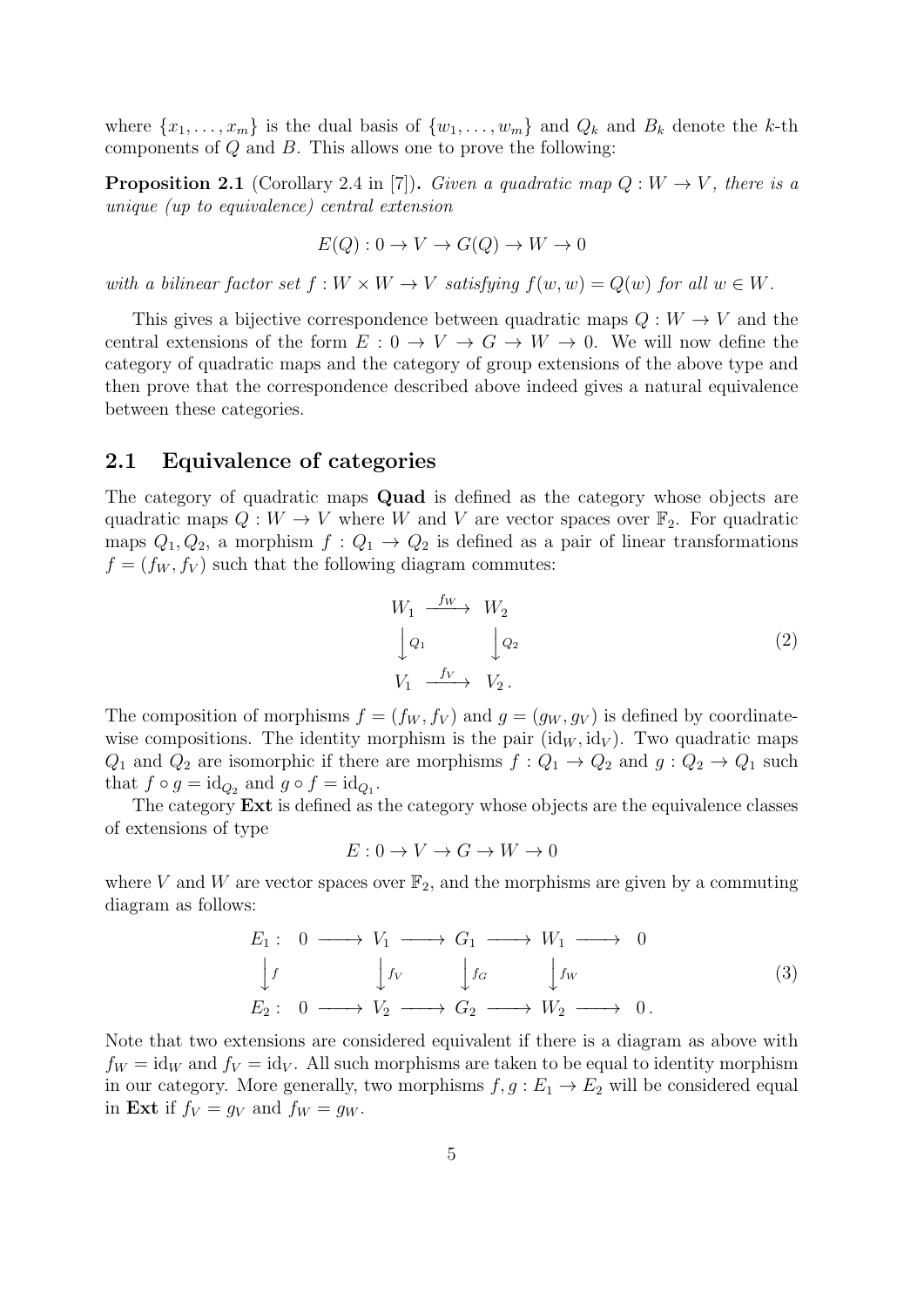From the discussion at the beginning of this section, it is clear that the assignments  $\Phi: Q \to E(Q)$  and  $\Psi: E \to Q_E$  give a bijective correspondence between the objects of Quad and Ext. We just need to extend this correspondence to a correspondence between morphisms. Given a morphism  $f: E_1 \to E_2$ , we take  $\Psi(f)$  to be the pair  $(f_V, f_W) : Q_1 \to Q_2$ . By commutativity of the diagram (3), it is easy to see that  $Q_2(f_W(w)) = f_V(Q_1(w))$  holds for all  $w \in W_1$ . To define the image of a morphism  $f: Q_1 \to Q_2$  under  $\Phi$ , we need to define a group homomorphism  $f_G: G(Q_1) \to G(Q_2)$ which makes the diagram given in (3) commute. Note that once  $f<sub>G</sub>$  is defined, we can define the morphism  $\Phi(f) : E_1 \to E_2$  as a sequence of maps  $(f_V, f_G, f_W)$  as in diagram (3). It is clear that the composition  $\Psi \circ \Phi$  is equal to the identity transformation. The composition  $\Phi \circ \Psi$  is also equal to the identity in **Ext** although it may not be equal to identity on the middle map  $f_G$ . This follows from the fact that two morphisms  $f, g: E_1 \to E_2$  between two extensions are equal in **Ext** if  $f_V = g_V$  and  $f_W = g_W$ .

To define a group homomorphism  $f_G : G(Q_1) \to G(Q_2)$  which makes the diagram given in (3) commute, first recall that for  $i = 1, 2$ , we can take  $G(Q_i)$  as the set  $V_i \times W_i$ with multiplication given by  $(v, w)(v', w') = (v + v' + f_i(w, w'), w + w')$  where  $f_i$ :  $W_i \times W_i \to V_i$  is a bilinear factor set satisfying  $f_i(w, w) = Q_i(w)$  for every  $w \in W_i$ (see [7, Lem. 2.3]). Note that the choice of the factor set is not unique and if  $f_i$  and  $f'_{i}$  are two factor sets for  $E(Q_{i})$  satisfying  $f_{i}(w, w) = f'_{i}(w, w) = Q_{i}(w)$  for all  $w \in W_{i}$ , then  $f_i + f'_i = \delta(t)$  is a boundary in the bar resolution. When we apply this to the extension associated to the quadratic form  $Q_2 f_W = f_V Q_1 : W_1 \to V_2$ , we see that there is a function  $t: W_1 \to V_2$  such that

$$
(\delta t)(w, w') = t(w') + t(w + w') + t(w) = f_2(f_W(w), f_W(w')) + f_V(f_1(w, w')) \tag{4}
$$

for all  $w, w' \in W_1$ . We define  $f_G : G(Q_1) \to G(Q_2)$  by  $f_G(v, w) = (f_V(v) + t(w), f_W(w))$ for all  $v \in V_1$  and  $w \in W_1$ . To check that  $f_G$  is a group homomorphism, we need to show that

$$
f_G((v, w)(v', w')) = f_G(v, w) f_G(v', w')
$$

holds for all  $v, v' \in V_1$  and  $w, w' \in W_1$ . Writing this out in detail, one sees that this equation is equivalent to Equation 4, hence it holds. So, we obtain a group homomorphism  $f_G: G(Q_1) \to G(Q_2)$  as desired. We conclude the following:

Proposition 2.2. The categories Quad and Ext are equivalent.

An immediate consequence of this equivalence is the following:

**Corollary 2.3.** Let  $Q_1$  and  $Q_2$  be quadratic maps with extension classes  $q_1 \in H^2(W_1, V_1)$ and  $q_2 \in H^2(W_2, V_2)$  respectively. If  $f: Q_1 \to Q_2$  is a morphism of quadratic maps, then

$$
(f_W)^*(q_2) = (f_V)_*(q_1)
$$

in  $H^2(W_1, V_2)$ .

*Proof.* Let  $Q' : W_1 \to V_2$  be the quadratic map defined by  $Q' = f_V Q_1 = Q_2 f_W$ . Then, we have

$$
W_1 \xrightarrow{=} W_1 \xrightarrow{f_W} W_2
$$
  
\n
$$
\downarrow Q_1 \qquad \qquad Q' \qquad \qquad \downarrow Q_2
$$
  
\n
$$
V_1 \xrightarrow{f_V} V_2 \xrightarrow{=} V_2
$$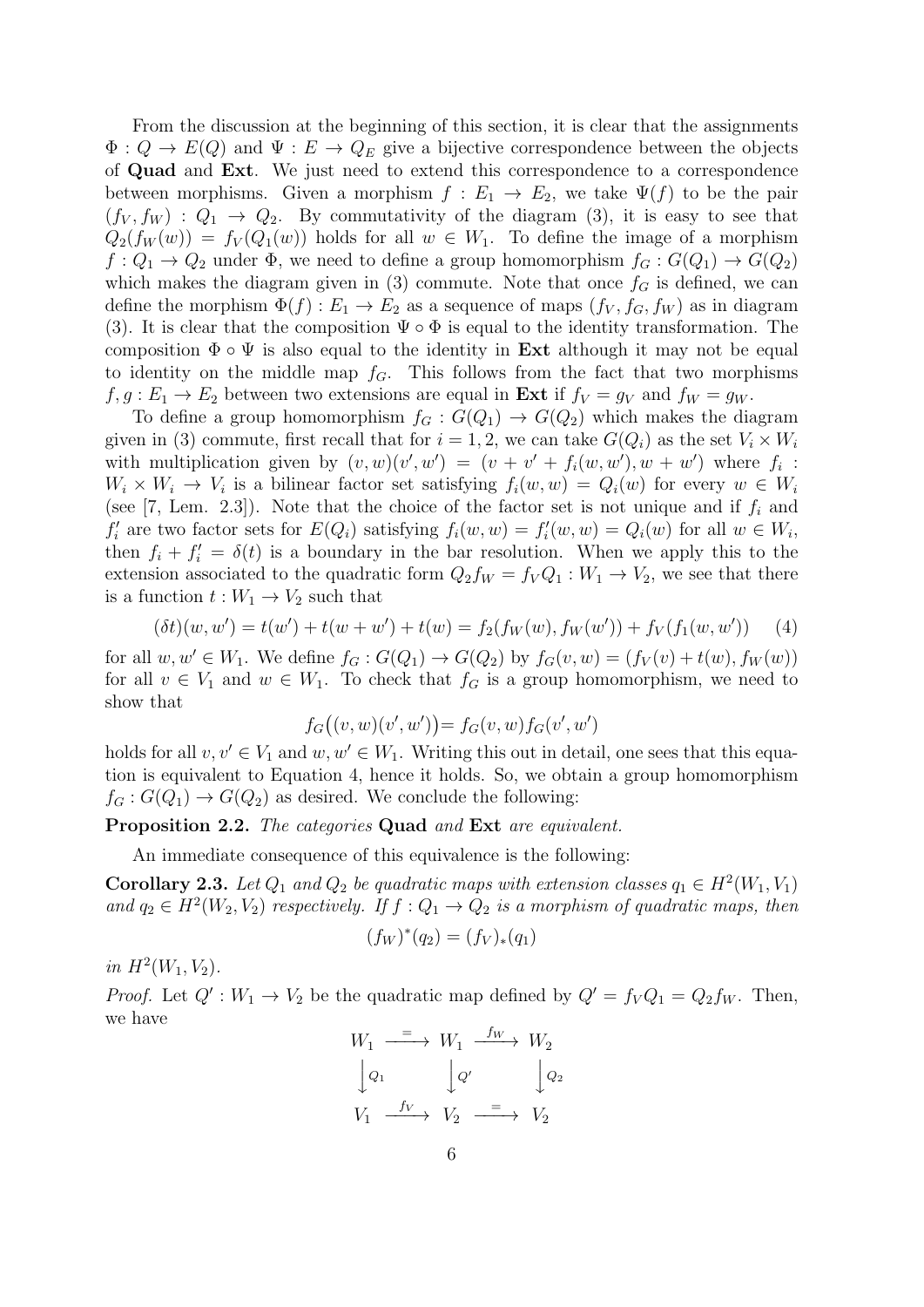So, we find a factorization of f in **Quad** as  $Q_1 \xrightarrow{f_1} Q' \xrightarrow{f_2} Q_2$ . By Proposition 2.2, we obtain a factorization of the corresponding morphism in Ext, this gives the following commuting diagram:

$$
E_1: 0 \longrightarrow V_1 \longrightarrow G(Q_1) \longrightarrow W_1 \longrightarrow 0
$$
  
\n
$$
\downarrow f_V \qquad \qquad \downarrow (f_1)_G \qquad ||
$$
  
\n
$$
E': 0 \longrightarrow V_2 \longrightarrow \widetilde{G} \longrightarrow W_1 \longrightarrow 0
$$
  
\n
$$
\parallel \qquad \qquad \downarrow (f_2)_G \qquad \qquad \downarrow f_W
$$
  
\n
$$
E_2: 0 \longrightarrow V_2 \longrightarrow G(Q_2) \longrightarrow W_2 \longrightarrow 0
$$

Hence, we have  $(f_W)^*(q_2) = (f_V)_*(q_1)$  as desired.

#### 2.2 Extensions and representations of quadratic maps

We now introduce certain categorical notions for maps between quadratic maps such as kernel and cokernel of a map and then give the definition of extensions of quadratic maps.

The kernel of a morphism  $f: Q_1 \to Q_2$  is defined as the quadratic map  $Q_1|_{\text{ker } f_W}$ : ker  $f_W \to \ker f_V$ . We denote this quadratic map as ker f. If ker f is the zero quadratic map, i.e., the quadratic map from a zero vector space to zero vector space, then we say f is injective. Similarly, we define the image of a quadratic map  $f: Q_1 \rightarrow Q_2$  as the quadratic map  $Q_2|_{\text{Im }f_W}: \text{Im } f_W \to \text{Im } f_V$ . We denote this quadratic map by Im f and say f is surjective if Im  $f = Q_2$ . Given an injective map  $f: Q_1 \rightarrow Q_2$ , we say f is a normal embedding if

$$
B_2(f_W(w_1), w_2) \in \operatorname{Im} f_V
$$

for all  $w_1 \in W_1$  and  $w_2 \in W_2$ . Given a normal embedding  $f: Q_1 \to Q_2$ , we can define the cokernel of f as the quadratic map coker f : coker  $f_W \to \text{coker } f_V$  by the formula

$$
(\mathrm{coker}\, f)(w_2 + \mathrm{Im}\, f_W) = Q_2(w_2) + \mathrm{Im}\, f_V.
$$

We are now ready to define an extension of two quadratic maps.

Definition 2.4. We say a sequence of quadratic maps of the form

$$
\mathcal{E}: 0 \to Q_1 \xrightarrow{f} Q_2 \xrightarrow{g} Q_3 \to 0 \tag{5}
$$

is an extension of quadratic maps if f is injective, q is surjective, and Im  $f = \ker q$ .

Note that in an extension  $\mathcal E$  as above, the first map  $f : Q_1 \to Q_2$  is a normal embedding because we have

$$
B_2(\mathrm{Im} f_W, W_2) = B_2(\ker g_W, W_2) \subseteq \ker g_V = \mathrm{Im} f_V.
$$

We say the extension  $\mathcal E$  is a split extension if there is a morphism of quadratic maps  $s: Q_3 \to Q_2$  such that  $g \circ s = \mathrm{id}_{Q_3}$ . In this case we write  $Q_3 \cong Q_1 \rtimes Q_2$ .

 $\Box$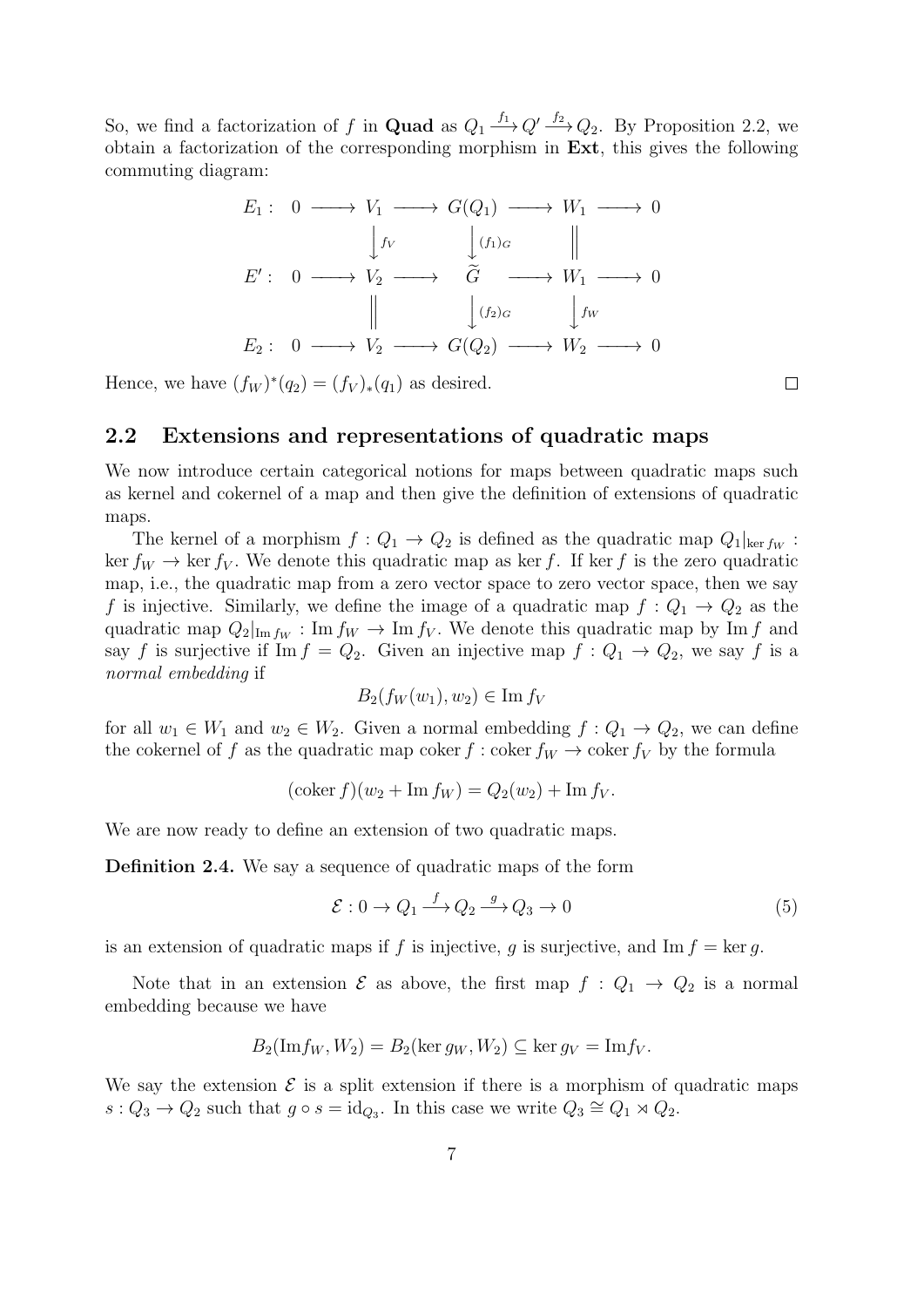Later in this paper we consider the extensions where  $Q_1$  is just the identity map  $id<sub>U</sub> : U \rightarrow U$  of a vector space U. In this case, we denote the extension by

$$
\mathcal{E}: 0 \to U \stackrel{i}{\longrightarrow} \widetilde{Q} \stackrel{\pi}{\longrightarrow} Q \to 0,
$$

and say  $\mathcal E$  is an extension of Q with an abelian kernel U. In Section 4, we define obstructions for splitting such extensions and also give a classification theorem for such extensions in a subcategory of Quad where all the quadratic maps are assumed to be Bockstein closed.

Given an extension of quadratic map  $Q$  with an abelian kernel U, there is an action of Q on U induced from the bilinear form  $\tilde{B}$  associated to  $\tilde{Q}$ . This action is defined as a homomorphism

$$
\rho_W: W \to \text{Hom}(U, U)
$$

which satisfies  $i_V(\rho_W(w)(u)) = \overline{B}(i_W(u), \overline{w})$  where  $\overline{w}$  is vector in W such that  $\pi_W(\overline{w}) =$  $\overline{w}$ .

In the definition of the representation of a quadratic map, we need the following family of quadratic maps: Let  $U$  be a vector space. We define

$$
Q_{\mathfrak{gl}(U)} : \mathrm{End}(U) \to \mathrm{End}(U)
$$

to be the quadratic map such that  $Q_{\mathfrak{gl}(U)}(A) = A^2 + A$  for all  $A \in \text{End}(U)$ . (See Example  $2.5 \text{ in } [7]$ .)

**Definition 2.5.** A representation of a quadratic form  $Q$  is defined as a morphism

$$
\rho: Q \to Q_{\mathfrak{gl}(U)}
$$

in the category of quadratic maps. In other words, a representation is a pair of maps  $\rho = (\rho_W, \rho_V)$  such that the following diagram commutes

$$
W \xrightarrow{\rho_W} \text{End}(U)
$$
  
\n
$$
\downarrow Q \qquad \qquad \downarrow Q_{\mathfrak{gl}(U)}
$$
  
\n
$$
V \xrightarrow{\rho_V} \text{End}(U).
$$

If U is a k-dimensional vector space, then we say  $\rho$  is a k-dimensional representation of  $Q$ . Given a representation as above, we sometimes say U is a  $Q$ -module to express the fact that there is an action of Q on  $\mathrm{id}_U : U \to U$  via the representation  $\rho$ .

### 3 Bockstein closed quadratic maps

Let  $E(Q)$  be a central extension of the form  $0 \to V \to G(Q) \to W \to 0$  associated to a quadratic map  $Q: W \to V$ , where V and W are  $\mathbb{F}_2$ -vector spaces. Let  $q \in H^2(W, V)$ denote the extension class of E. Choosing a basis  $\{v_1, \ldots, v_n\}$  for V, we can write q as a tuple

$$
q=(q_1,\ldots,q_n)
$$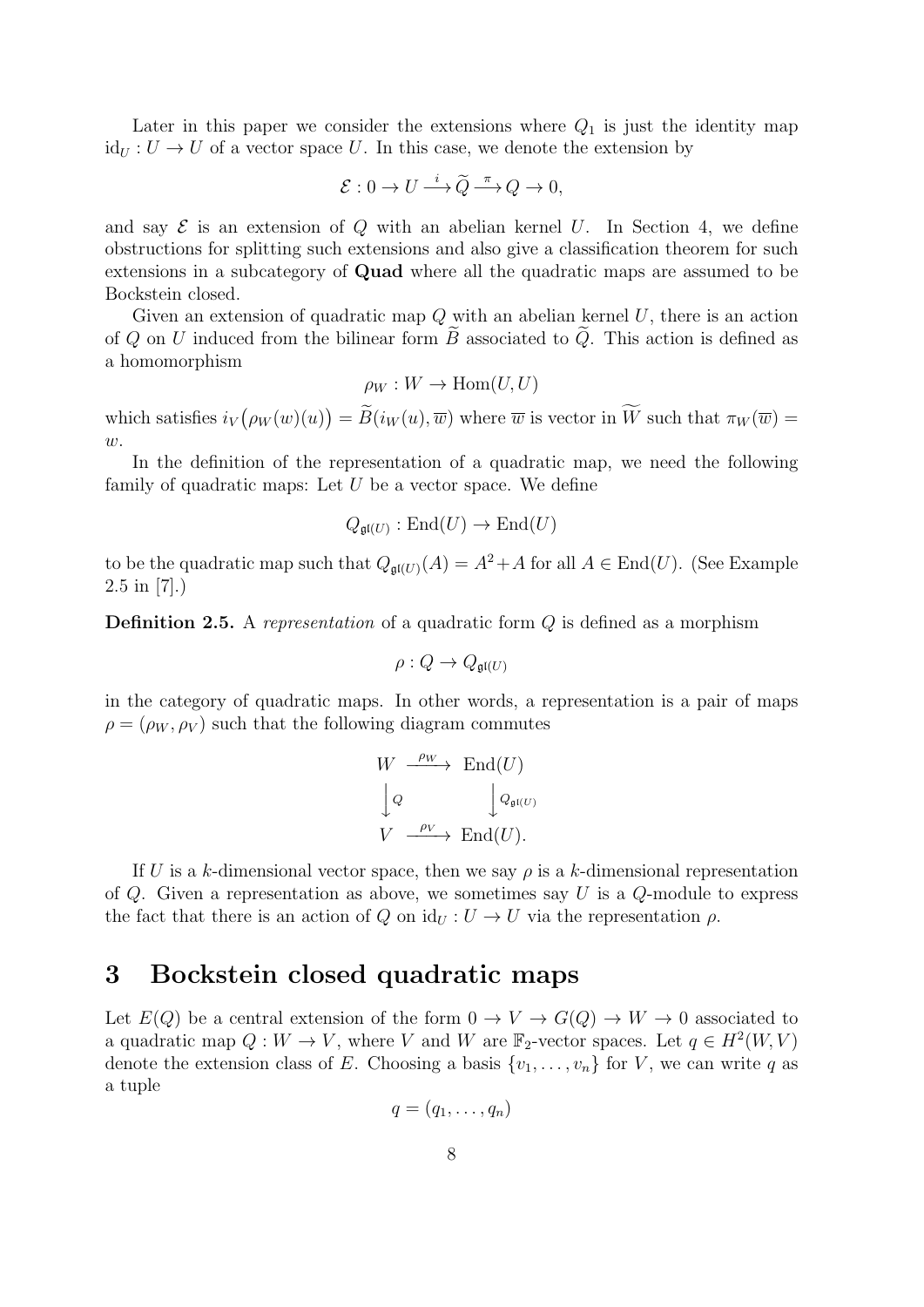where  $q_i \in H^2(W, \mathbb{F}_2)$  for all i. The elements  $\{q_i\}$  generate an ideal  $I(Q)$  in the cohomology algebra  $H^*(W, \mathbb{F}_2)$ . It is easy to see that the ideal  $I(Q)$  is independent of the basis chosen for  $V$ , and hence is completely determined by  $Q$ .

**Definition 3.1.** We say  $Q: W \to V$  is *Bockstein closed* if  $I(Q)$  is invariant under the Bockstein operator on  $H^*(W; \mathbb{F}_2)$ . A central extension  $E(Q) : 0 \to V \to G(Q) \to W \to$ 0 is called Bockstein closed if the associated quadratic map Q is Bockstein closed.

The following was proven in [7] as Proposition 3.3.

**Proposition 3.2.** Let  $Q: W \to V$  be a quadratic map, and let  $q \in H^2(W, V)$  be the corresponding extension class. Then, Q is Bockstein closed if and only if there is a cohomology class  $L \in H^1(W, \text{End}(V))$  such that  $\beta(q) = Lq$ .

We often choose a basis for W and V (dim  $W = m$  and dim  $V = n$ ) and express the formula  $\beta(q) = Lq$  as a matrix equation. From now on, let us assume W and V have some fixed basis and let  $\{x_1, \ldots, x_m\}$  be the dual basis for W. Then, each component  $q_k$ is a quadratic polynomial in variables  $x_i$  and L is an  $n \times n$  matrix with entries given by linear polynomials in  $x_i$ 's. If we express q as a column matrix whose *i*-th entry is  $q_i$ , then  $\beta(q) = Lq$  makes sense as a matrix formula where  $Lq$  denotes the matrix multiplication. In general, we can have different matrices, say  $L_1$  and  $L_2$ , such that  $\beta(q) = L_1q = L_2q$ . It is known that  $L$  is unique when  $E$  is 2-power exact. (See Proposition 8.1 in [7].)

**Example 3.3.** Let G be the kernel of the mod 2 reduction map  $GL_n(\mathbb{Z}/8) \to GL_n(\mathbb{Z}/2)$ . It is easy to see that  $G$  fits into a central short exact sequence

$$
0 \to \mathfrak{gl}_n(\mathbb{F}_2) \to G \to \mathfrak{gl}_n(\mathbb{F}_2) \to 0
$$

with associated quadratic map  $Q_{\mathfrak{gl}_n}$  where  $\mathfrak{gl}_n(\mathbb{F}_2)$  is the vector space of  $n \times n$  matrices with entries in  $\mathbb{F}_2$  and the quadratic map  $Q_{\mathfrak{gl}_n} : \mathfrak{gl}_n(\mathbb{F}_2) \to \mathfrak{gl}_n(\mathbb{F}_2)$  is defined by  $Q_{\mathfrak{gl}_n}(\mathbb{A}) =$  $\mathbb{A}^2 + \mathbb{A}$  (see [7, Ex. 2.5 and 2.6] for more details). We showed in [7, Cor. 3.9] that this extension and its restrictions to suitable subspaces such as  $\mathfrak{sl}_n(\mathbb{F}_2)$  or  $\mathfrak{u}_n(\mathbb{F}_2)$  are Bockstein closed. Here  $\mathfrak{sl}_n(\mathbb{F}_2)$  denotes the subspace of  $\mathfrak{gl}_n(\mathbb{F}_2)$  formed by matrices of trace zero and  $\mathfrak{u}_n(\mathbb{F}_2)$  denotes the subspace of strictly upper triangular matrices. Note that the extension for  $\mathfrak{u}_n(\mathbb{F}_2)$  is also a 2-power exact extension (see [7, Ex. 9.6]).

We now consider the question of when an extension of two Bockstein closed quadratic maps is also Bockstein closed. The equations that we find in the process of answering this question will give us the motivation for the definition of the cohomology of Bockstein closed quadratic maps.

Let

$$
\mathcal{E}: 0 \to U \xrightarrow{i} \widetilde{Q} \xrightarrow{\pi} Q \to 0
$$

be an extension of the quadratic map  $Q$  with abelian kernel  $U$ . We can express this as a diagram of quadratic maps as follows:

$$
U \xrightarrow{i_W} U \oplus W \xrightarrow{\pi_W} W
$$

$$
\downarrow id_U \qquad \qquad \downarrow \tilde{Q} \qquad \qquad \downarrow Q
$$

$$
U \xrightarrow{i_V} U \oplus V \xrightarrow{\pi_V} V.
$$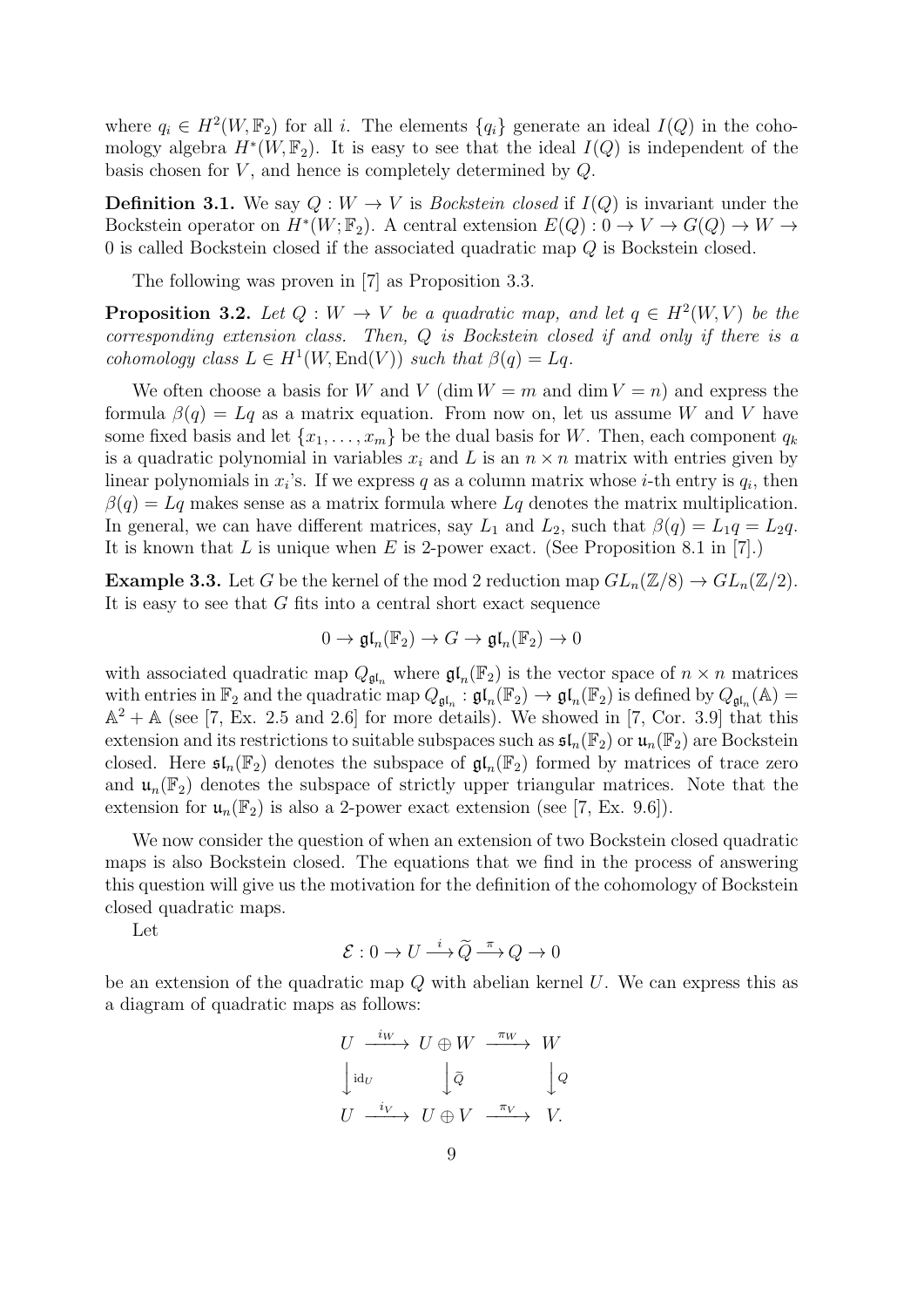Note that we have  $\widetilde{Q}(u, 0) = (u, 0)$  and  $\pi_V \widetilde{Q}(0, w) = Q(w)$  for all  $u \in U$  and  $w \in W$ . Also, there is an action of Q on U given by the linear map  $\rho_W : W \to \text{End}(U)$  defined by the equation

$$
i_V(\rho_W(w)u) = B((u, 0), (0, w)).
$$

Hence, we can write

$$
\widetilde{Q}(u, w) = (u + \rho_W(w)u + f(w), Q(w))
$$

where  $f: W \to U$  is a quadratic map called factor set. We will study the conditions on f and  $\rho_W$  which make Q a Bockstein closed quadratic map.

Let  $k = \dim U$ . Choose a basis for U, and let  $\{z_1, \ldots, z_k\}$  be the associated dual basis for  $U^*$ . Then, we can express the extension class  $\tilde{q}$  of  $\tilde{Q}$  as a column matrix

$$
\tilde{q} = \begin{bmatrix} q \\ \beta(z) + Rz + f \end{bmatrix}
$$

where f and q denote the column matrices for the quadratic maps  $f : W \to U$  and  $Q: W \to V$  respectively. Here z is the column matrix with *i*-th entry equal to  $z_i$  and R is a  $k \times k$  matrix with entries in  $x_i$ 's which is associated to  $\rho_W : W \to \text{End}(U)$ . Applying the Bockstein operator, we get

$$
\beta(\tilde{q}) = \begin{bmatrix} \beta(q) \\ \beta(R)z + R\beta(z) + \beta(f) \end{bmatrix}.
$$

Note that  $\tilde{Q}$  is Bockstein closed if we can find  $\tilde{L}$  such that  $\beta(\tilde{q}) = \tilde{L}\tilde{q}$ . Since  $\beta(q) = Lq$ for some L, we can take  $\tilde{L}$  as

$$
\widetilde{L} = \begin{bmatrix} L & 0 \\ L_{2,1} & L_{2,2} \end{bmatrix}.
$$

Note that assuming the top part of the matrix  $\tilde{L}$  is in a special form does not affect the generality of the lower part. So, under the assumption that  $Q$  is Bockstein closed, the quadratic map  $\widetilde{Q}$  is Bockstein closed if only if there exist  $L_{2,1}$  and  $L_{2,2}$  satisfying

$$
\beta(R)z + R\beta(z) + \beta(f) = L_{2,1}q + L_{2,2}(\beta(z) + Rz + f). \tag{6}
$$

We have

$$
L_{2,2} = \sum_{i=1}^{k} L_{2,2}^{(i)} z_i + \sum_{j=1}^{m} L_{2,2}^{(j)} x_j
$$

where  $L_{2,2}^{(i)}$  $_{2,2}^{(i)}$  and  $L_{2,2}^{(j)}$  $L_{2,2}^{(j)}$  are scalar matrices, so we can write  $L_{2,2} = L_{2,2}^z + L_{2,2}^x$  where  $L_{2,2}^z$  is the first sum and  $L_{2,2}^x$  is the second sum in the above formula.

Equation (6) gives  $L_{2,2}^z \beta(z) = 0$  which implies  $L_{2,2}^z = 0$ . Writing  $L_{2,2} = L_{2,2}^x$  in (6), we easily see that we must have  $L_{2,2} = R$ . Putting this into (6), we get

$$
[\beta(R) + R^2]z + [\beta(f) + Rf] = L_{2,1}q.
$$
\n(7)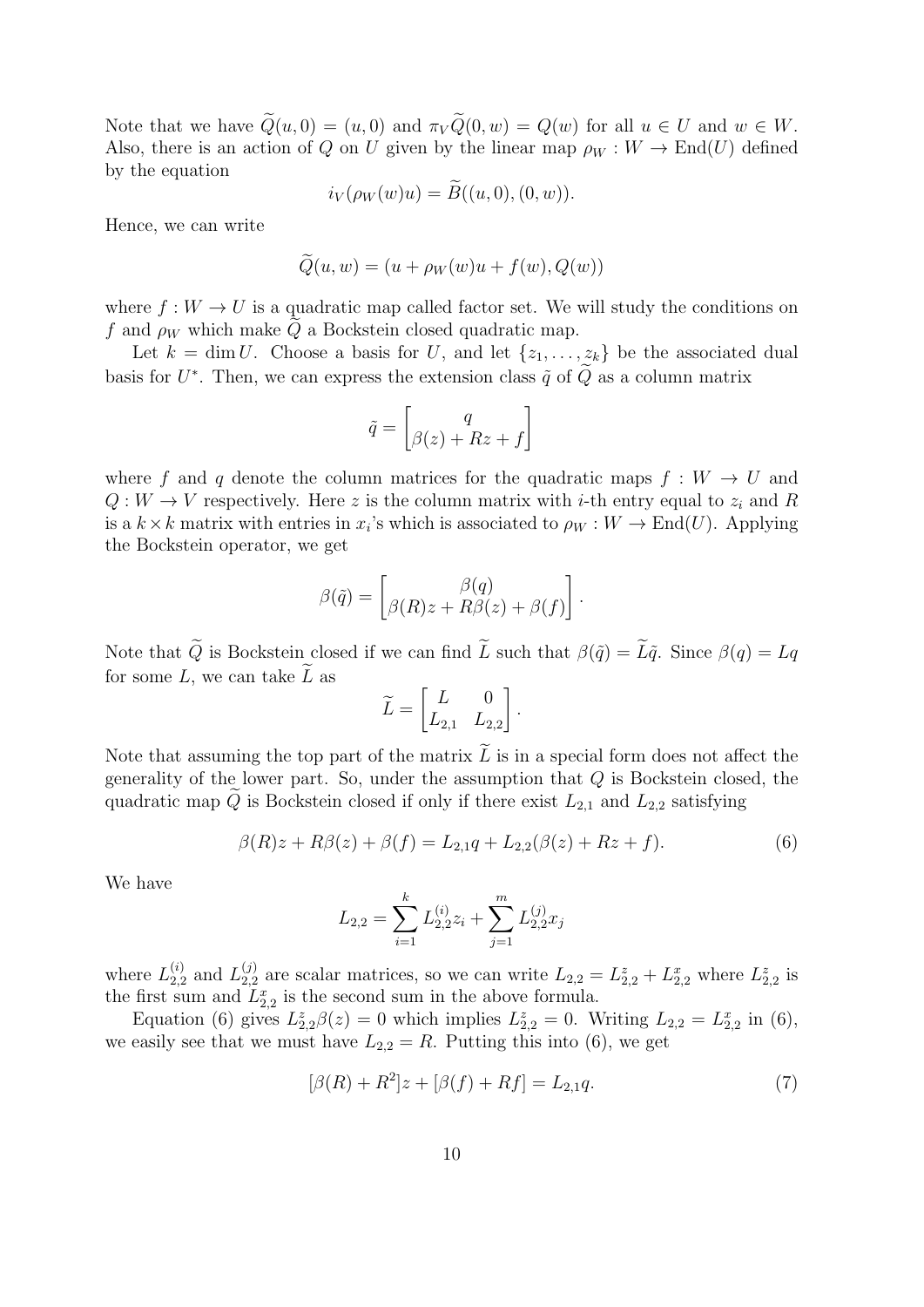As we did for  $L_{2,2}$ , we can write  $L_{2,1}$  also as a sum  $L_{2,1} = L_{2,1}^z + L_{2,1}^x$  where the entries of  $L_{2,1}^z$  are linear polynomials in  $z_i$ 's and the entries of  $L_{2,1}^x$  are linear polynomials in  $x_i$ 's. So, Equation 7 gives two equations:

$$
[\beta(R) + R^2]z = L_{2,1}^z q
$$
  
 
$$
\beta(f) + Rf = L_{2,1}^x q.
$$
 (8)

From now on, let us write  $Z = L_{2,1}^z$ . Note that Z is a  $k \times n$  matrix  $(k = \dim U)$ and  $n = \dim V$ ) with entries in the dual space  $U^*$ , so it can be thought of as a linear operator  $Z: U \to \text{Hom}(V, U)$ . Viewing this as a bilinear map  $U \times V \to U$ , and then using an adjoint trick, we obtain a linear map  $\rho_V : V \to \text{Hom}(U, U) = \text{End}(U)$ . As a matrix, let us denote  $\rho_V$  by T. The relation between Z and T can be explained as follows: If  $\{u_1, \ldots, u_k\}$  are basis elements for U dual to the basis elements  $\{z_1, \ldots, z_k\}$ of  $U^*$  and if  $\{v_1, \ldots, v_k\}$  is the basis for V dual to the basis elements  $\{t_1, \ldots, t_k\}$  of  $V^*$ , then  $Z(u_i)(v_j) = T(v_j)(u_i)$  for all  $i, j$ . So, if  $Z = \sum_{i=1}^k Z(i)z_i$  and  $T = \sum_{j=1}^n T(j)t_j$ , then we have  $Z(i)e_j = T(j)e_i$  where  $e_i$  and  $e_j$  are *i*-th and *j*-th unit column matrices. This implies, in particular, that

$$
Zq = T(q)z
$$

where  $T(q)$  is the matrix obtained from T by replacing  $t_i$ 's with  $q_i$ 's. So, the first equation in (8) can be interpreted as follows:

**Lemma 3.4.** Let  $\rho_W : W \to \text{End}(U)$  and  $\rho_V : V \to \text{End}(U)$  be two linear maps with corresponding matrices R and T. Let Z denote the matrix for the adjoint of  $\rho_V$  in  $Hom(U, Hom(V, U))$ . Then, the equation

$$
[\beta(R) + R^2]z = Zq
$$

holds if and only if  $\rho = (\rho_W, \rho_V) : Q \to Q_{\mathfrak{gl}(U)}$  is a representation.

Proof. Note that the diagram

$$
W \xrightarrow{\rho_W} \text{End}(U)
$$
  
\n
$$
\downarrow Q \qquad \qquad \downarrow Q_{\mathfrak{gl}(U)}
$$
  
\n
$$
V \xrightarrow{\rho_V} \text{End}(U)
$$

commutes if and only if

$$
\beta(R) + R^2 = T(q)
$$

where  $T(q)$  is the  $k \times k$  matrix obtained from T by replacing  $t_i$ 's with  $q_i$ 's. We showed above that  $Zq = T(q)z$ , so  $\beta(R) + R^2 = T(q)$  holds if and only if

$$
[\beta(R) + R^2]z = T(q)z = Zq.
$$

This completes the proof.

11

 $\Box$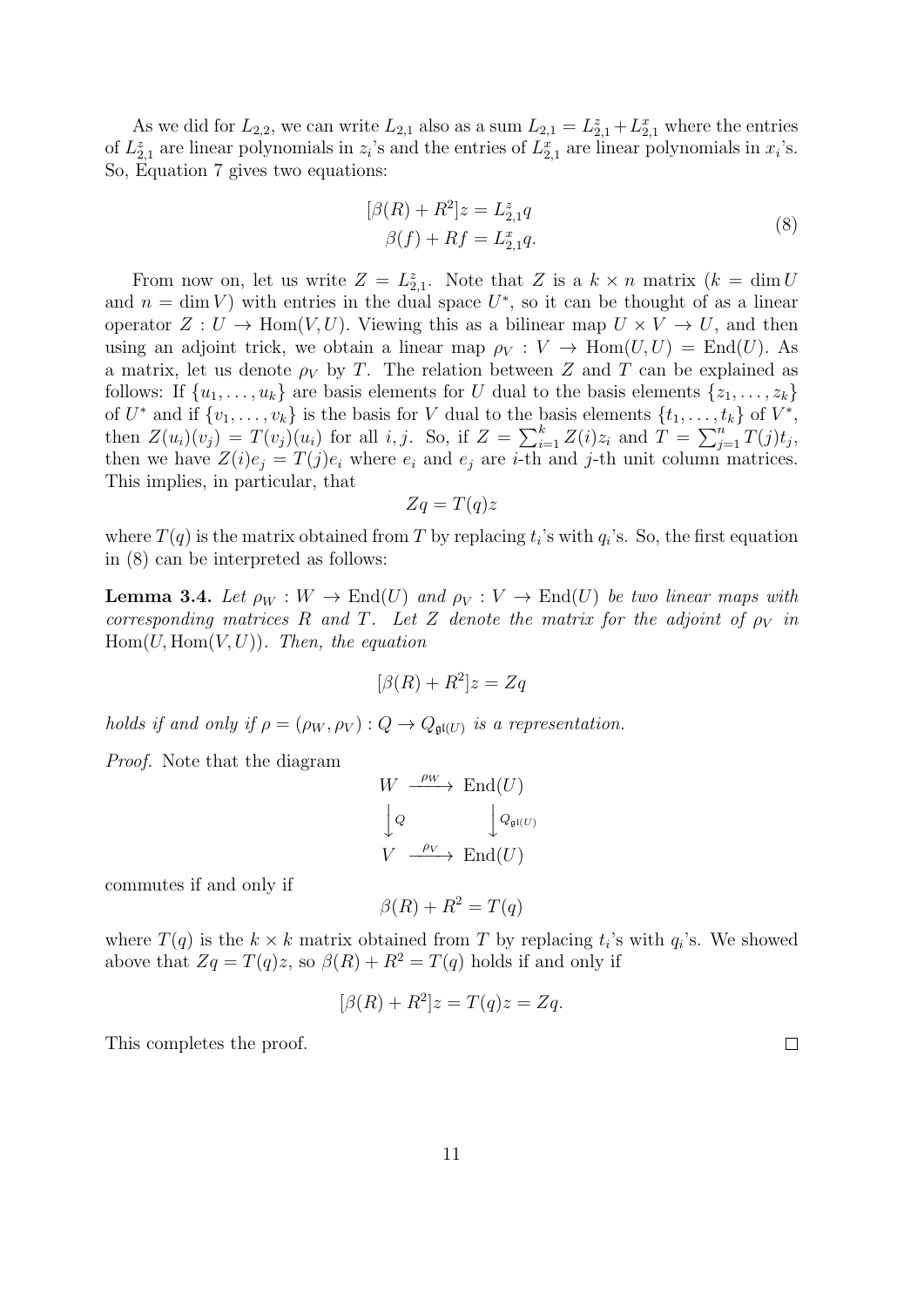As a consequence of the above lemma, we can conclude that if the action of W on End(U) comes from a representation  $\rho: Q \to Q_{\mathfrak{gl}(U)}$ , then the only obstruction for a quadratic map  $\widetilde{Q}$  to be Bockstein closed is the second equation

$$
\beta(f)+Rf=L_{2,1}^xq
$$

given in (8). Note that both R and  $L_{2,1}^x$  are matrices with entries in  $x_i$ 's, so this equation can be interpreted as saying that  $\beta(\tilde{f}) + Rf = 0$  in  $A^*(Q) = \mathbb{F}_2[x_1, \ldots, x_m]/(q_1, \ldots, q_n)$ . In the next section, we define the cohomology of a Bockstein closed quadratic map using this interpretation.

### 4 Cohomology of Bockstein closed quadratic maps

Let  $Q: W \to V$  be a Bockstein closed quadratic map where W and V are  $\mathbb{F}_2$ -vector spaces of dimensions  $m$  and  $n$ , respectively. Let  $U$  be a  $k$ -dimensional  $Q$ -module with associated representation  $\rho: Q \to Q_{\mathfrak{gl}(U)}$ . We will define the cohomology of Q with coefficients in U as the cohomology of a cochain complex  $C^*(Q, U)$ . We now describe this cochain complex.

Let  $A(Q)^*$  denote the  $\mathbb{F}_2$ -algebra

$$
A^*(Q) = \mathbb{F}_2[x_1,\ldots,x_m]/(q_1,\ldots,q_n)
$$

as before. The algebra  $A^*(Q)$  is a graded algebra where the grading comes from the usual grading of the polynomial algebra. We define p-cochains of Q with coefficients in  $U$  as

$$
C^p(Q, U) = A(Q)^p \otimes U.
$$

We describe the differentials using a matrix formula. Choosing a basis for  $U$ , we can express a p-cochain f as a  $k \times 1$  column matrix with entries  $f_i \in A^p(Q)$ . Let  $R \in$  $H^1(W, \text{End}(U))$  be the cohomology class associated to  $\rho_W$ . We can express R as a  $k \times k$ matrix with entries in  $x_i$ 's. We define the boundary maps

$$
\delta: C^p(Q, U) \to C^{p+1}(Q, U)
$$

by

$$
\delta(f) = \beta(f) + Rf.
$$

Note that

$$
\delta^{2}(f) = \beta(R)f + R\beta(f) + R\beta(f) + R^{2}f = [\beta(R) + R^{2}]f = 0
$$

in  $A^*(Q)$  because  $\beta(R) + R^2 = T(q)$  by the argument given in the proof of Lemma 3.4. So,  $C^*(Q, U)$  with the above boundary maps is a cochain complex.

Note that although the definition of  $\delta$  only uses R, i.e.,  $\rho_W$ , the existence of  $\rho_V$  is needed to ensure that  $\delta^2 = 0$ . Thus both maps in the structure of U as a Q-module play a role in establishing  $\delta$  as a differential. Also note that we need the quadratic map Q to be Bockstein closed for the well-definedness of the differential  $\delta$ .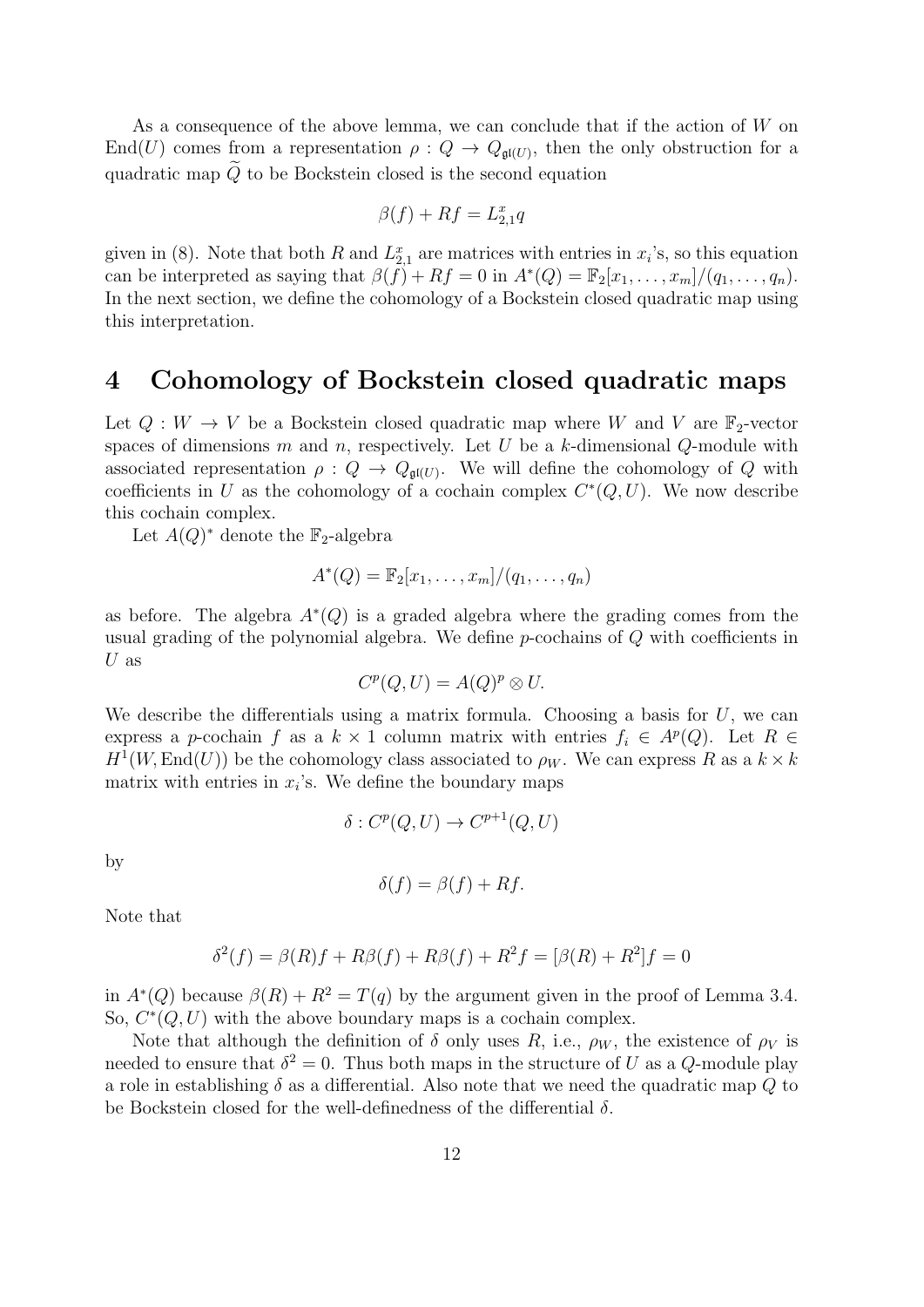Definition 4.1. The cohomology of a Bockstein closed quadratic form Q with coefficients in a  $Q$ -module  $U$  is defined as

$$
H^*(Q, U) := H^*(C^*(Q, U), \delta)
$$

where  $C^*(Q, U) = A^*(Q) \otimes U$  and the boundary maps  $\delta$  are given by  $\delta(f) = \beta(f) + Rf$ .

Let U be the one dimensional trivial Q-module, i.e.,  $\rho = (\rho_W, \rho_V) = (0, 0)$ . In this case we write  $U = \mathbb{F}_2$ . Then,  $H^*(Q, \mathbb{F}_2)$  is just the cohomology of the complex  $A(Q)^*$ and the boundary map  $\delta$  is equal to the Bockstein operator. In this case, the cohomology group  $H^*(Q, \mathbb{F}_2)$  also has a ring structure coming from the usual multiplication of polynomials. Note that given two cocycles  $f, g \in A^*(Q)$ , we have  $\beta(fg) = \beta(f)g + f\beta(g) = 0$ modulo  $I(Q)$ . So, we define the product of two cohomology classes  $[f], [g] \in H^*(Q, \mathbb{F}_2)$ by

$$
[f][g] = [fg]
$$

where  $fg$  denotes the usual multiplication of polynomials.

Given a morphism  $\varphi: Q_1 \to Q_2$ , we have  $(\varphi_W)^*(q_2) = (\varphi_V)_*(q_1)$  by Corollary 2.3. This shows that  $(\varphi_W)^*: H^*(W_2, \mathbb{F}_2) \to H^*(W_1, \mathbb{F}_2)$  takes the entries of  $q_2$  into the ideal  $I(Q_1)$ . Thus,  $\varphi_W$  induces an algebra map  $\varphi^*: A^*(Q_2) \to A^*(Q_1)$  which gives a chain map  $C^*(Q_2, U_2) \to C^*(Q_1, U_1)$  where  $U_2$  is representation of  $Q_2$  and  $U_1$  is a representation of  $Q_1$  induced by  $\varphi$ . So,  $\varphi$  induces a homomorphism

$$
\varphi^* : H^*(Q_2, U_2) \to H^*(Q_1, U_1).
$$

If  $U_1 = U_2 = \mathbb{F}_2$ , the induced map is also an algebra map.

In the rest of the section, we discuss the interpretations of low dimensional cohomology,  $H^{i}(Q, U)$  for  $i = 0, 1, 2$ , in terms of extension theory. First we calculate  $H^{0}(Q, U)$ . Note that  $C^0(Q, U) = U$  and given  $u \in C^0(Q, U)$ , we have  $\delta(u)(w) = \rho_W(w)u$ . So,  $H^0(Q, U) = U^Q$  where

$$
U^{Q} = \{ u \mid \rho_{W}(w)(u) = 0 \text{ for all } w \in W \}.
$$

Note that this is analogous to Lie algebra invariants

$$
U^{\mathfrak{g}} = \{ u \mid x \cdot u = 0 \text{ for all } x \in \mathfrak{g} \}.
$$

We refer to the elements of  $U^Q$  as  $Q$ -invariants of U.

Now, we consider  $H^1(Q, U)$ . Note that  $C^1(Q, U) \cong \text{Hom}(W, U)$ . Let  $d_W : W \to U$ be a 1-cochain. By our definition of differentials,  $d_W$  is a derivation if and only if  $\delta(d_W) = \beta(d_W) + R d_W = 0$  in  $A(Q)^2 \otimes U$ . The last equation can be interpreted as follows: There is a linear map  $d_V: V \to U$  such that

$$
(1 + \rho_W(w))d_W(w) + d_V(Q(w)) = 0.
$$

A trivial derivation will be a derivation  $d_W : W \to U$  of the form  $d_W(w) = \rho_W(w)u$  for some  $u \in U$ . Note that when U is a trivial module,  $d_W : W \to U$  is a derivation if and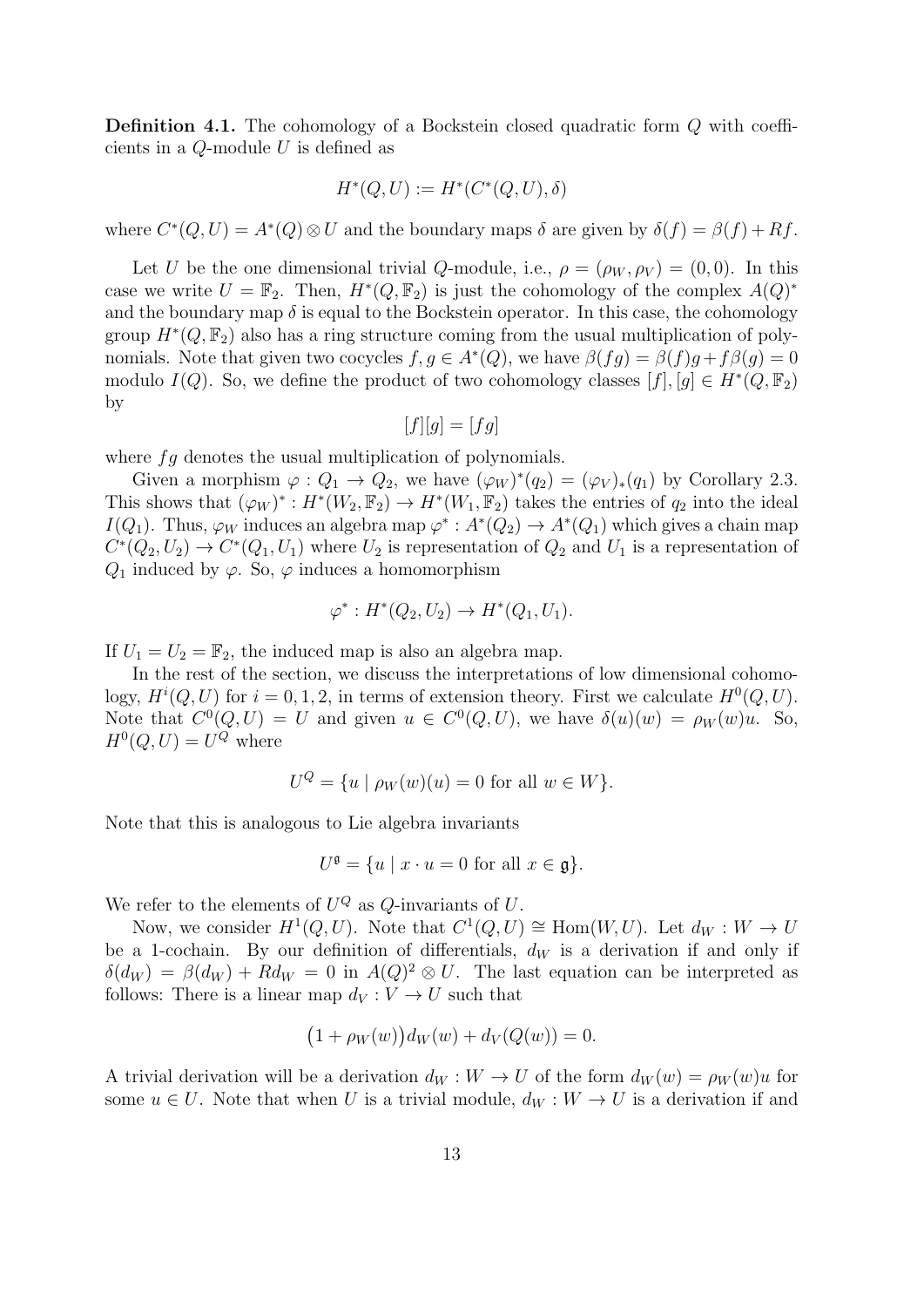only if there is a linear map  $d_V : V \to U$  such that the following diagram commutes

$$
W \xrightarrow{d_W} U
$$
  

$$
\downarrow Q \qquad \qquad \downarrow id
$$
  

$$
V \xrightarrow{d_V} U.
$$

So, when  $U$  is a trivial  $Q$ -module, we have

$$
H^1(Q, U) \cong \text{Hom}_{\text{Quad}}(Q, U).
$$

If  $U = \mathbb{F}_2$ , then

$$
H^{1}(Q, \mathbb{F}_{2}) = \ker \{\beta : H^{1}(W, \mathbb{F}_{2}) \to A^{2}(Q) \}.
$$

So, we have the following:

**Proposition 4.2.** Let  $Z(Q)$  be the vector space generated by k-invariants  $q_1, \ldots, q_n$  and let  $Z(Q)^{\beta} = \{z \in Z(Q) \mid \beta(z) = 0\}.$  Then,  $H^1(Q, \mathbb{F}_2) \cong Z(Q)^{\beta}.$ 

We refer to the elements of  $Z(Q)^{\beta}$  as the Bockstein invariants of Q. For an arbitrary  $Q$  module  $U$ , we have the following:

**Proposition 4.3.** There is a one-to-one correspondence between  $H^1(Q, U)$  and the splittings of the split extension  $0 \to U \to U \rtimes Q \to Q \to 0$ .

*Proof.* Observe that  $s: Q \to U \rtimes Q$  is a morphism in **Quad** if and only if  $\widetilde{Q}(s_W(w)) =$  $s_V(Q(w))$ . Since  $\pi s = \text{id}$ , we can write  $s_W(w) = (d_W(w), w)$  and  $s_V(v) = (d_V(v), v)$ . So, s is a morphism in **Quad** if and only if  $d_W(w) + \rho(w)d_W(w) = d_V(Q(w))$ , i.e.,  $d_W$  is a derivation. It is easy to see that trivial derivation corresponds to a splitting which is trivial up to an automorphism of  $U \rtimes Q$ .  $\Box$ 

We now consider extensions of a Bockstein closed quadratic map Q with an abelian kernel U, and show that  $H^2(Q, U)$  classifies such extensions up to an equivalence. If there is a diagram of quadratic maps of the following form

$$
\mathcal{E}_1: 0 \longrightarrow U \longrightarrow Q_1 \longrightarrow Q \longrightarrow 0
$$
  
\n
$$
\parallel \qquad \downarrow \varphi \qquad \parallel
$$
  
\n
$$
\mathcal{E}_2: 0 \longrightarrow U \longrightarrow Q_2 \longrightarrow Q \longrightarrow 0,
$$
  
\n(9)

then we say  $\mathcal{E}_1$  is equivalent to  $\mathcal{E}_2$ . Let  $\text{Ext}(Q, U)$  denote the set of equivalence classes of extensions of the form  $0 \to U \to \tilde{Q} \to Q \to 0$  with abelian kernel U where  $\tilde{Q}$  and Q are Bockstein closed. We can define the summation of two extensions as it is done in group extension theory. So,  $Ext(Q, U)$  is an abelian group. We prove the following:

Proposition 4.4.  $H^2(Q, U) \cong \text{Ext}(Q, U)$ .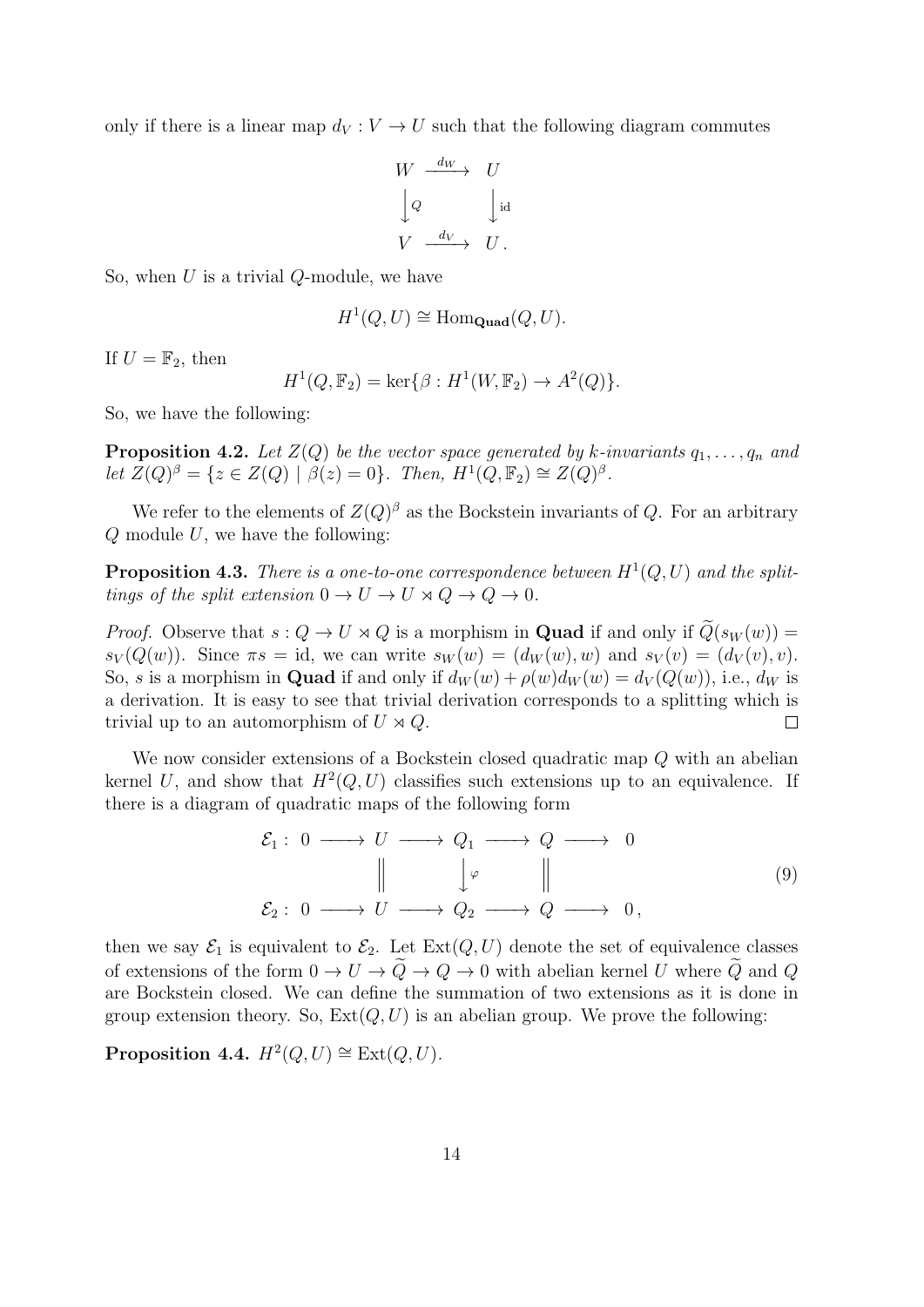Proof. Note that we already have a fixed decomposition for the domain and the range of  $Q$ , so we will write our proof using these fixed decompositions. We skip some of the details which are done exactly as in the case of group extensions.

First we show there is a 1-1 correspondence between 2-cocycles and Bockstein closed extensions. Recall that a 2-cocycle is a quadratic map  $f: W \to U$  such that  $\beta(f) + Rf =$ 0 in  $A(Q)^*$ . Consider the extension  $\mathcal{E}: 0 \to U \to \tilde{Q} \to Q \to 0$  where

$$
Q(u, w) = (u + \rho_W(w)u + f(w), Q(w)).
$$

We have seen earlier that Q is Bockstein closed if and only if  $\beta(f) + Rf = 0$  in  $A(Q)^*$ . So,  $\mathcal E$  is an extension of Bockstein closed quadratic maps if and only if f is a cocycle.

Now, assume that  $\mathcal{E}_1$  and  $\mathcal{E}_2$  are two equivalent extensions. Let  $\varphi: Q_1 \to Q_2$  be a morphism which makes the diagram (9) commute. Then, we can write  $\varphi_W(u, w) =$  $(u + a(w), w)$  and  $\varphi_V(u, v) = (u + b(v), v)$ . Let  $f_1$  and  $f_2$  be the cocycles corresponding to extensions  $\mathcal{E}_1$  and  $\mathcal{E}_2$  respectively. Then, the identity  $Q_2(\varphi_W(u, w)) = \varphi_V(Q_1(u, w))$ gives

$$
(u + a(w) + \rho(w)(u + a(w)) + f_2(w), Q(w)) = (u + \rho(w)u + f_1(w) + b(Q(w)), Q(w)).
$$

So, we have

$$
f_2(w) + f_1(w) = (1 + \rho(w))a(w) + b(Q(w)).
$$
\n(10)

Thus  $f_1 + f_2 = \delta(a)$  in  $A(Q)^*$ . Conversely, if  $f_1 + f_2 = \delta(a)$  in  $A(Q)^*$ , then there is a  $b: V \to U$  such that equation (10) holds, so we can define the morphism  $\varphi: Q_1 \to Q_2$ as above so that the diagram (9) commutes.

# 5 LHS-spectral sequence for 2-power exact extensions

In this section we study the Lyndon-Hochschild-Serre (LHS) spectral sequence associated to a Bockstein closed 2-power exact extension. We first recall the definition of a 2-power exact extension.

Definition 5.1. A central extension of the form

$$
E(Q): 0 \to V \to G(Q) \to W \to 0
$$

with corresponding quadratic map  $Q: W \to V$  is called 2-*power exact* if the following conditions hold:

- (i) dim(V) = dim(W),
- (ii) the extension is a Frattini extension, i.e., image of  $Q$  generates  $V$ , and
- (iii) the extension is effective, i.e.,  $Q(w) = 0$  if and only if  $w = 0$ .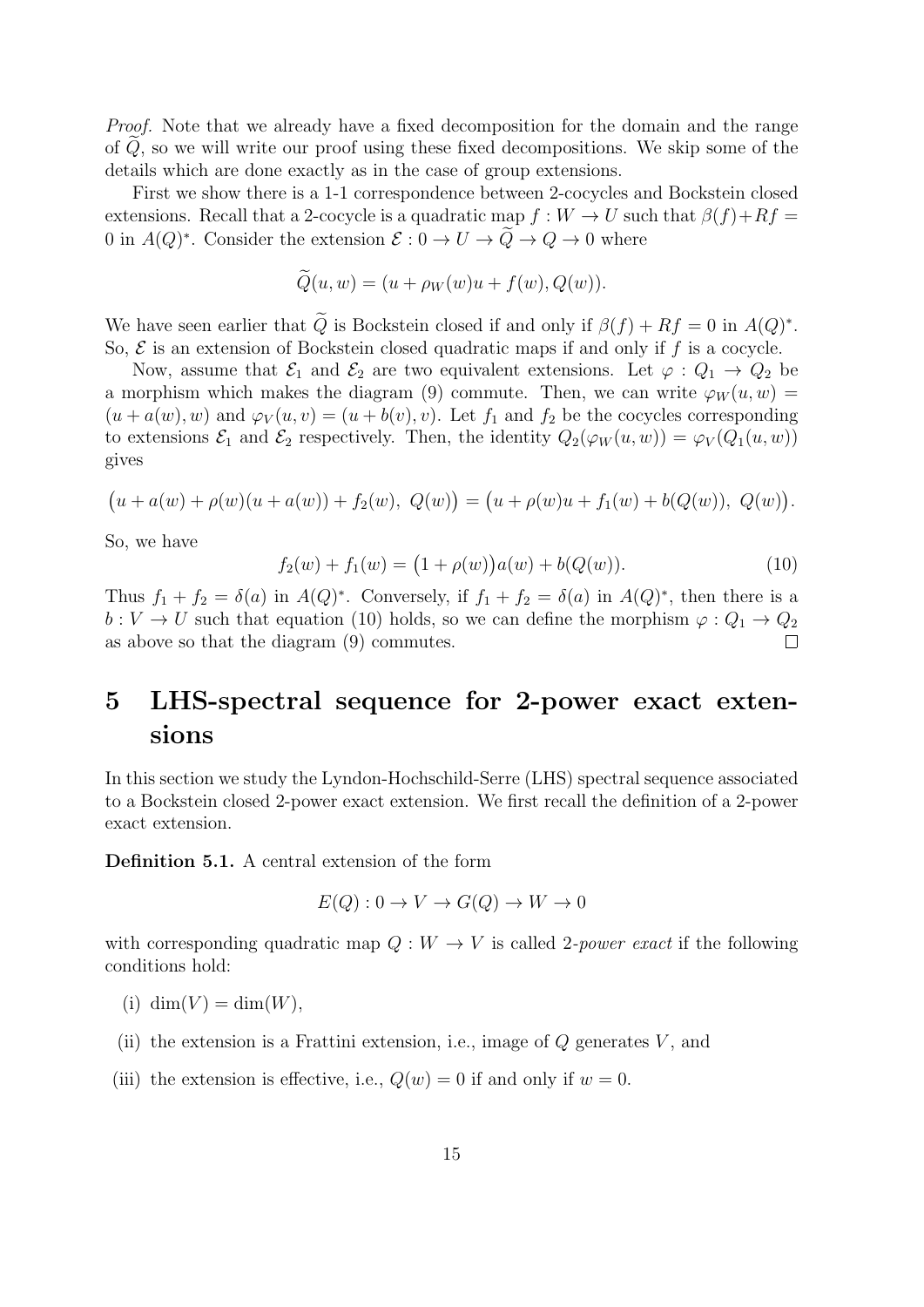In this section, we calculate the mod-2 cohomology of  $G(Q)$  using a LHS-spectral sequence when  $E(Q)$  is a Bockstein closed 2-power exact extension. The mod-2 cohomology ring structure of 2-power exact groups has a simple form and it is not very difficult to obtain once certain algebraic lemmas are established. Similar calculations were given by Rusin [9, Lemma 8] and Minh-Symonds [4].

We first prove an important structure theorem concerning the k-invariants of Bockstein closed 2-power exact extensions.

**Proposition 5.2.** Let  $E(Q)$  :  $0 \rightarrow V \rightarrow G(Q) \rightarrow W \rightarrow 0$  be a Bockstein closed, 2-power exact extension with  $\dim(W) = n$ . Then, the k-invariants  $q_1, \ldots, q_n$ , with respect to some basis of V, form a regular sequence in  $H^*(W, \mathbb{F}_2) = \mathbb{F}_2[x_1, \ldots, x_n]$  and  $A^*(Q) = \mathbb{F}_2[x_1, \ldots, x_n]/(q_1, \ldots, q_n)$  is a finite dimensional  $\mathbb{F}_2$ -vector space.

*Proof.* We have shown in [7, Proposition 7.8] that the k-invariants  $q_1, \ldots, q_m$  form a regular sequence in  $H^*(W; \mathbb{F}_2)$ . This sequence is regular in any order. To show the second statement, let K denote the algebraic closure of  $\mathbb{F}_2$ . Since the dimension of the variety associated to  $I(Q) = (q_1, \ldots, q_m)$  is zero, the (projective) Nullstellensatz shows that  $A^*(Q)$  is a nilpotent algebra (elements u in positive degree have  $u^k = 0$  for some k, depending on u). However since  $A^*(Q)$  is a finitely generated and commutative algebra, this shows that  $A^*(Q)$  is finite dimensional as a vector space over K.  $\Box$ 

Recall that a regular sequence in a polynomial algebra is always algebraically independent (see [12, Prop. 6.2.1]). So, if  $E(Q)$  is a Bockstein closed 2-power extension, then the subalgebra generated by the k-invariants  $q_1, \ldots, q_n$  is a polynomial algebra. We denote this subalgebra by  $\mathbb{F}_2[q_1,\ldots,q_n]$ . We have the following:

**Proposition 5.3.** Let  $E(Q): 0 \to V \to G(Q) \to W \to 0$  be a Bockstein closed, 2-power exact extension with  $\dim(W) = n$ . Then,  $H^*(W; \mathbb{F}_2)$  is free as a  $\mathbb{F}_2[q_1, \ldots, q_n]$ -module.  $As \mathbb{F}_2[q_1,\ldots,q_n]$ -modules  $H^*(W;\mathbb{F}_2) \cong \mathbb{F}_2[q_1,\ldots,q_n] \otimes A^*(Q)$  where  $A^*(Q)$  is given the trivial module structure.

*Proof.* Let  $P = \mathbb{F}_2[q_1, \ldots, q_n]$  be the subalgebra generated by  $q_1, \ldots, q_n$  in  $H^*(W; \mathbb{F}_2)$ . Since  $A^*(Q)$  is finite dimensional,  $H^*(W; \mathbb{F}_2)$  is finitely generated over P. For example, if we take  $\hat{A}^*(Q)$  a  $\mathbb{F}_2$ -vector subspace of  $H^*(W;\mathbb{F}_2)$  mapping  $\mathbb{F}_2$ -isomorphically to  $A^*(Q)$ under the projection  $H^*(W; \mathbb{F}_2) \to A^*(Q)$ , then a homogeneous  $\mathbb{F}_2$ -basis of  $\hat{A}^*(Q)$  gives a set of generators of  $H^*(W; \mathbb{F}_2)$  as a P-module.

To prove this, one inducts on the degree of  $\alpha \in H^*(W; \mathbb{F}_2)$ . Let  $\{a_i \mid i \in I\}$  be a  $\mathbb{F}_2$ -basis of  $\hat{A}^*(Q)$ . We want to show  $\alpha$  is in the P-span of the  $a_i$ . For degree of  $\alpha$ equal to one or two, this is immediate since the degree of  $q_i$  is 2 for all i. In general, by subtracting a suitable linear combination of  $a_i$ 's from  $\alpha$ , we get an element  $\beta$  in the ideal  $(q_1, \ldots, q_n)$ . To show  $\alpha$  is in the P-span of the  $a_i$ , it is enough to show  $\beta$  is. However  $\beta = \sum_{i=1}^n \beta_i q_i$  where the degree of the  $\beta_i$  is 2 less than the degree of  $\beta$ . By induction, each  $\beta_i$  and hence  $\beta$  is in the P-span of the  $a_i$  and so we are done.

Since  $H^*(W; \mathbb{F}_2)$  is a polynomial algebra, it is trivially Cohen-Macaulay. Since  $H^*(W;\mathbb{F}_2)$  is a finitely generated P-module, the fact that  $H^*(W;\mathbb{F}_2)$  is a free P-module follows from the fact that P is a polynomial algebra (see Theorem 5.4.10 of  $[2]$  for example). Thus  $H^*(W; \mathbb{F}_2)$  is a free P-module.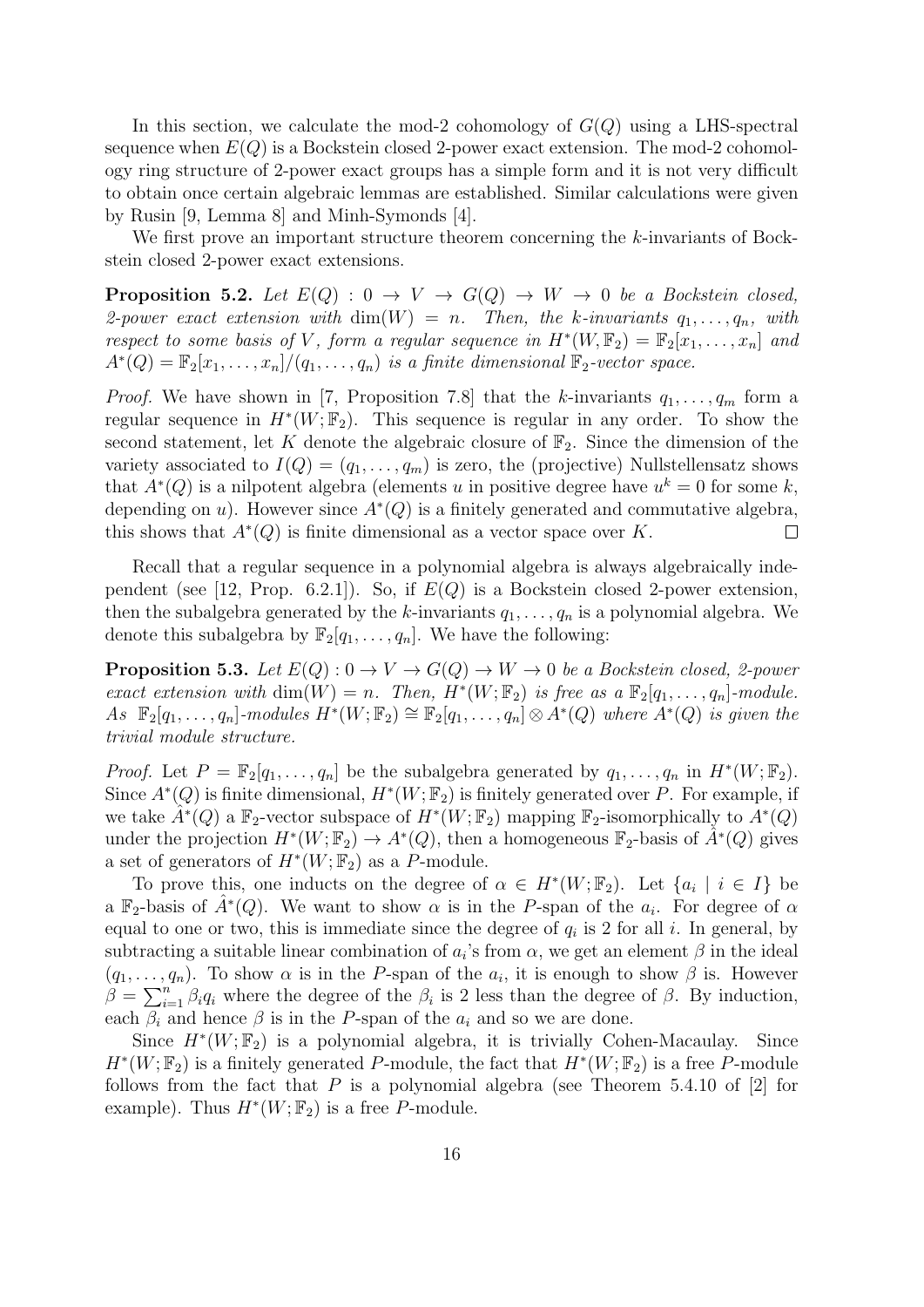Finally if  $\{b_j \mid j \in J\}$  is a basis for the free P-module  $H^*(W; \mathbb{F}_2)$ , then every element  $\alpha \in H^*(W; \mathbb{F}_2)$  can be written uniquely in the form  $\sum_{j \in J} \alpha_j b_j$  where  $\alpha_j \in \mathbb{F}_2[q_1, \ldots, q_n].$ Projecting to  $A^*(Q)$ , this shows every element of  $A^*(\overline{Q})$  can be written uniquely as a span of the corresponding images of the  $b_j$ . In other words, the  $\{b_j \mid j \in J\}$  projects to a basis of  $A^*(Q)$ . Thus one can define a map of  $\mathbb{F}_2[q_1,\ldots,q_n]$ -modules

$$
\mathbb{F}_2[q_1,\ldots,q_n]\otimes A^*(Q)\to H^*(W;\mathbb{F}_2)
$$

which is an isomorphism.

Now, consider the LHS-spectral sequence in mod-2 coefficients

$$
E_2^{p,q} = H^p(W, H^q(V, \mathbb{F}_2)) \Rightarrow H^{p+q}(G(Q), \mathbb{F}_2)
$$

associated to the extension  $E(Q)$ . Let  $\{x_1, \ldots, x_n\}$  denote a basis for the dual of W and let  $\{t_1, \ldots, t_n\}$  be a basis for the dual of V.

**Lemma 5.4.** For each  $1 \leq k \leq m$ , we have  $d_2(t_k) = q_k$ .

*Proof.* From standard theory, the central extension  $E(Q)$  corresponds to a principal BV-bundle  $BV \to BG(Q) \to BW$  with classifying map  $f : BW \to BBV$  where  $BBV = K(V, 2)$ . Also  $H^2(BBV, V) \cong \text{Hom}(V, V)$  and  $q = f^*(\text{id})$  where  $\text{id} \in \text{Hom}(V, V)$ is the identity map.

In the LHS-spectral sequence for the fibration  $BV \to EBV \to K(V, 2)$ , we have  $d_2: H^1(BV, V) \to H^2(BBV, V)$  is an isomorphism (since EBV is contractible). In fact, it identifies  $H^1(BV, V) = H^2(BBV, V) = \text{Hom}(V, V)$ , so  $d_2(\text{id}) = \text{id}$ . This identity pulls back to our fibration  $BV \to BG(Q) \to BW$  as  $d_2(\text{id}) = f^*(\text{id}) = q$ . From this the lemma easily follows after taking a basis for V .  $\Box$ 

Now we are ready for some computations.

**Theorem 5.5.** Let  $E(Q): 0 \to V \to G(Q) \to W \to 0$  be a Bockstein closed, 2-power exact extension with  $\dim(W) = n$ . Then

$$
H^*(G(Q); \mathbb{F}_2) \cong \mathbb{F}_2[s_1, \ldots, s_n] \otimes A^*(Q)
$$

as graded algebras, where  $deg(s_i) = 2$  for  $i = 1, \ldots, n$ .

*Proof.* Consider the LHS-spectral sequence for the (central) extension  $E(Q)$ . The  $E_2$ page has the form

$$
E_2^{*,*} = H^*(W,\mathbb{F}_2) \otimes H^*(V,\mathbb{F}_2) = \mathbb{F}_2[x_1,\ldots,x_n] \otimes \mathbb{F}_2[t_1,\ldots,t_n].
$$

We have previously seen that  $d_2(t_k) = q_k$ . Here we have chosen basis for  $W, V$  and their duals as done previously. Note that  $d_2(t_k^2) = 0$  and  $d_3(t_k^2) = \beta(q_k)$  by a standard theorem of Serre. Let

$$
\wedge^*(t_1,\ldots,t_n)
$$

 $\Box$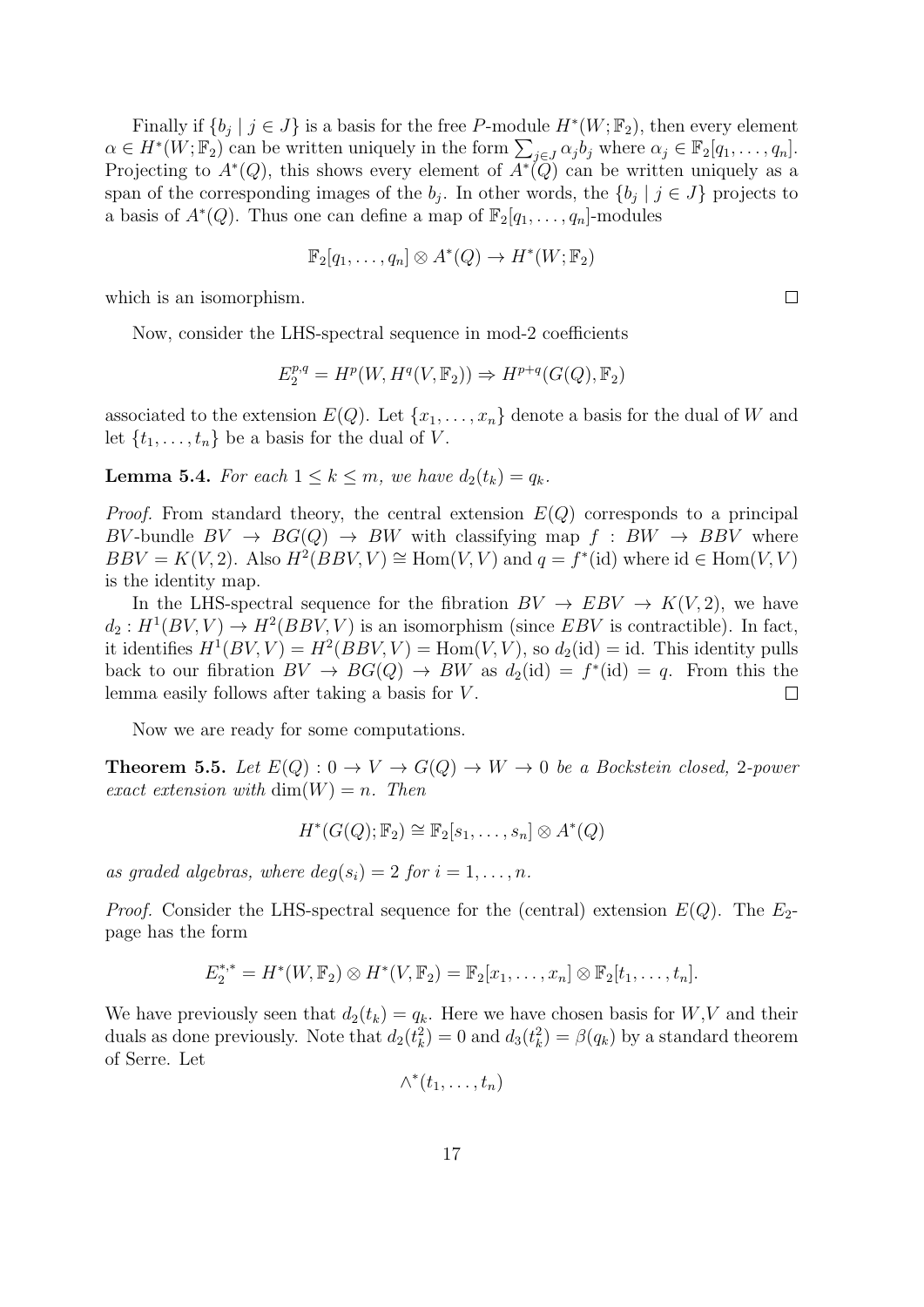be the  $\mathbb{F}_2$ -subspace of  $H^*(V, \mathbb{F}_2)$  generated by the monomials  $t_1^{\epsilon_1} \dots t_n^{\epsilon_n}$  where  $\epsilon_i = 0, 1$ for each  $i = 1, \ldots, n$ . Then,

$$
H^*(V, \mathbb{F}_2) \cong \mathbb{F}_2[t_1^2, \ldots, t_k^2] \otimes \wedge^*(t_1, \ldots, t_n)
$$

as  $\mathbb{F}_2$ -vector spaces. (Not as algebras!) Using Proposition 5.3, we also write

$$
H^*(W, \mathbb{F}_2) \cong \mathbb{F}_2[q_1, \ldots, q_n] \otimes A^*(Q)
$$

as vector spaces. Thus as a differential graded complex,  $(E_2^{*,*})$  $a_2^{*,*}, d_2$ ) splits as a tensor product

$$
E_2^{*,*} \cong \mathbb{F}_2[t_1^2,\ldots,t_n^2] \otimes A^*(Q) \otimes (\wedge^*(t_1,\ldots,t_n) \otimes \mathbb{F}_2[q_1,\ldots,q_n],d_2)
$$

where the differential on the first two tensor summands is trivial. By Künneth's theorem,

$$
E_3^{*,*} \cong \mathbb{F}_2[t_1^2,\ldots,t_n^2] \otimes A^*(Q) \otimes H^*(\wedge^*(t_1,\ldots,t_n) \otimes \mathbb{F}_2[q_1,\ldots,q_n],d_2).
$$

Again by Künneth's theorem, the final term is just  $H^*(pt, \mathbb{F}_2)$  since it breaks up as the tensor of

$$
H^*(\wedge^*(t_j)\otimes \mathbb{F}_2[q_j], d_2(t_j)=q_j)
$$

which is the cohomology of a point. Thus

$$
E_3^{*,*} = \mathbb{F}_2[t_1^2, \dots, t_n^2] \otimes A^*(Q)
$$

with  $d_3(t_j^2) = \beta(q_j)$ . Since Q is Bockstein closed,  $\beta(q_j) = 0$  in  $A^*(Q)$  and so  $d_3(t_j^2) = 0$ . Thus  $E_3^{*,*} = E_4^{*,*}$  $4^*$ . By dimensional considerations, there can be no further differentials in the spectral sequence and so we see  $E_{\infty}^{*,*} = E_{3}^{*,*}$  $\overset{**}{3}$  .

This says, in particular, that there are elements  $s_i \in H^*(G, \mathbb{F}_2)$  such that

$$
\operatorname{res}_V^G(s_i) = t_i^2.
$$

Since the  $t_i$ 's are algebraically independent in  $H^*(V, \mathbb{F}_2)$ , we conclude that the  $s_i$ 's are algebraically independent in  $H^*(G, \mathbb{F}_2)$ . Thus when we define an  $\mathbb{F}_2$ -vector space homomorphism

$$
\mathbb{F}_2[s_1,\ldots,s_n]\otimes A^*(Q)\to H^*(G,\mathbb{F}_2)
$$

using the inclusion map on the first factor and the inflation map on the second, we will have a well-defined map of algebras. (Note that the inflation map is always an algebra map.) Finally by the structure of  $E_{\infty}^{*,*}$ , it is clear that this map is onto, and since our algebras have finite type, this means that it is an isomorphism of algebras as desired.  $\Box$ 

**Remark 5.6.** Note that although we assumed that the extension  $E(Q)$  is 2-power exact in the above calculation, we only use the fact that the k-invariants  $q_1 \ldots, q_n$  form a regular sequence. If  $E(Q): 0 \to V \to G(Q) \to W \to 0$  is a Bockstein closed extension with dim  $V = n$ , dim  $W = m$  such that the k-invariants  $q_1 \ldots, q_n$  form a regular sequence, then the k-invariants will be algebraically independent in  $\mathbb{F}_2[x_1, \ldots, x_m]$ , in particular, they will be linearly independent. This shows that in this case,  $E(Q)$  is a Frattini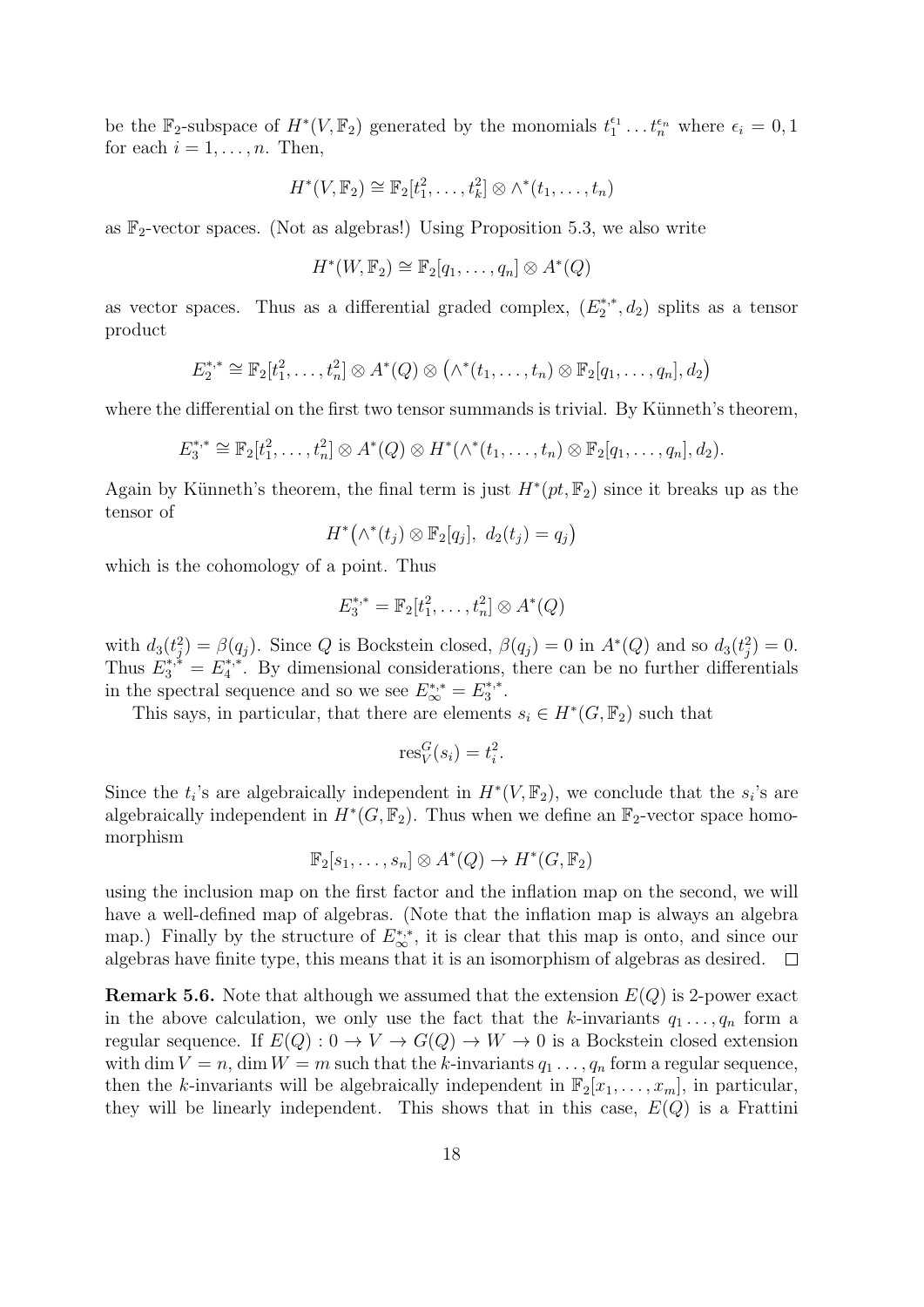extension, i.e.,  ${Q(w) | w \in W}$  generates V. Also, we must have  $n \leq m$  for dimension reasons. The assumption that  $Q$  is Bockstein closed will imply that the variety of  $I(Q)$ is  $\mathbb{F}_2$ -rational, so W must have a  $m - n$  dimensional subspace W' such that Q restricted to  $W'$  is zero. But it may happen that this  $W'$  has nontrivial commutators with the rest of the elements in W. So, we can not conclude that  $G(Q)$  splits as  $G(Q) \cong G' \times \mathbb{Z}/2$ . Hence, these groups are still interesting and the calculation above shows that the mod-2 cohomology of these groups is also in the form  $H^*(G, \mathbb{F}_2) \cong A^*(Q) \otimes \mathbb{F}_2[s_1, ..., s_n].$ 

The group extensions associated to the strictly upper triangular matrices  $\mathfrak{u}_n(\mathbb{F}_2)$  are Bockstein closed 2-power exact extensions (see Example 3.3). So, we have a complete calculation for the mod-2 cohomology of these groups. To calculate the Bockstein's of the generators of mod-2 cohomology of a 2-power exact extension, we need to consider also the Eilenberg-Moore spectral sequence associated to the extension.

### 6 Eilenberg-Moore Spectral Sequence

In this section we study the Eilenberg-Moore Spectral Sequence of a Bockstein closed 2-power exact extension

$$
E(Q): 0 \to V \to G(Q) \to W \to 0
$$

associated to a quadratic map  $Q: W \to V$ . Although we have already found the algebra structure of the mod-2 cohomology of  $G(Q)$  as

$$
H^*(G(Q); \mathbb{F}_2) \cong \mathbb{F}_2[s_1, \ldots, s_n] \otimes A^*(Q)
$$

using the LHS-spectral sequence, we find the EM-spectral sequence more useful in studying the Steenrod algebra structure of  $H^*(G(Q); \mathbb{F}_2)$ . In fact, the theorems laid out in Larry Smith's paper [10] directly compute the behavior of the EM-spectral sequence in our case and give us the Steenrod structure we desire. In order to give a fuller picture of the underlying topology, we summarize some essentials of the EM-spectral sequence here.

Consider a pullback square of spaces

$$
X \times_B Y \longrightarrow Y
$$
  

$$
\downarrow \qquad \qquad \downarrow p
$$
  

$$
X \longrightarrow B
$$

where  $p: Y \to B$  is a fibration and B is simply-connected. The space  $X \times_B Y$  is given as

$$
X \times_B Y = \{(x, y) \in X \times Y \mid f(x) = p(y)\}
$$

and can be viewed as an amalgamation of X and Y over  $B$ . Fix  $k$  a field, and let  $C<sup>*</sup>(X)$  denote the dga (differential graded algebra) given by the cochain complex of X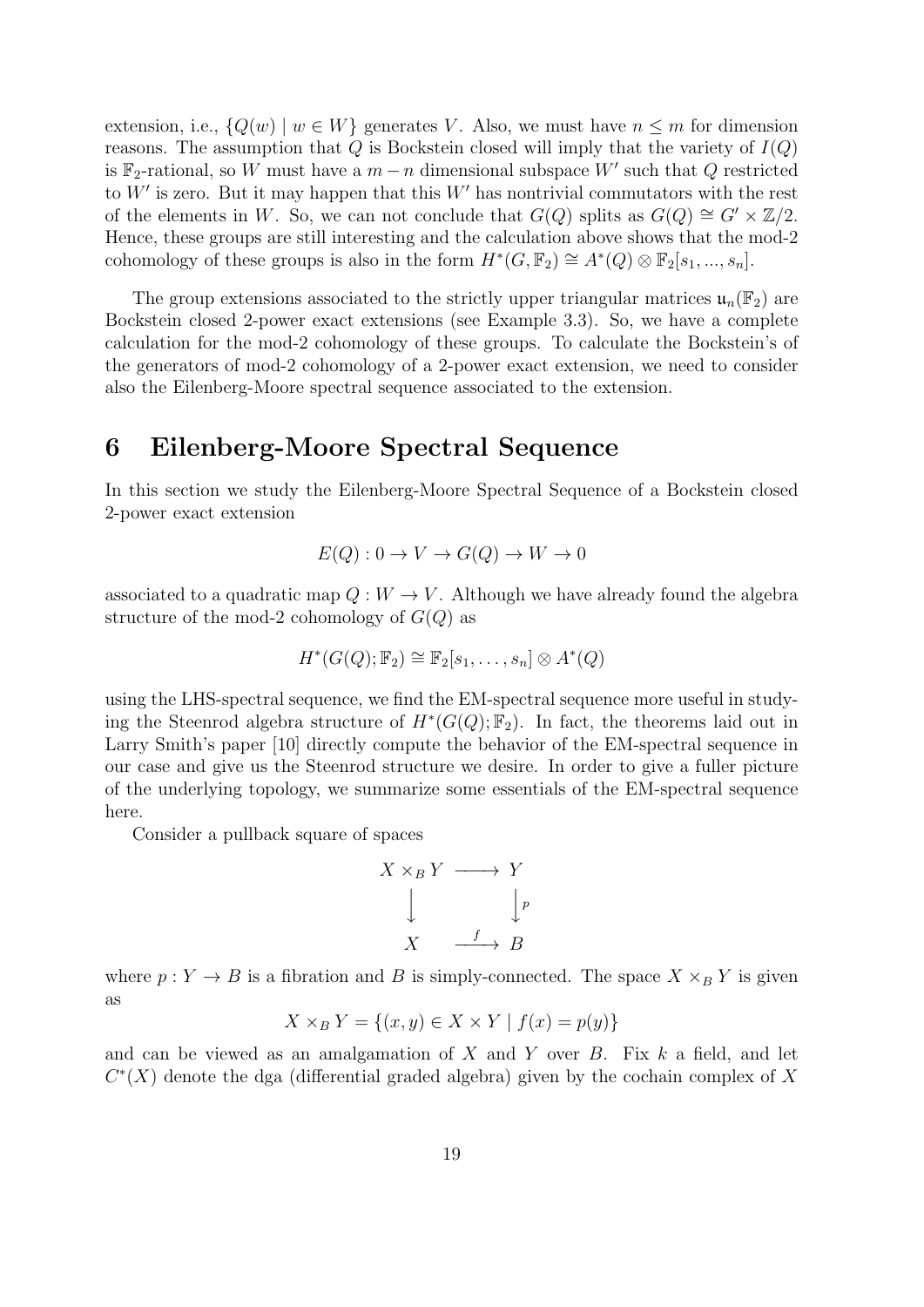with coefficients in k. One can show that the natural map  $\alpha: C^*(X) \otimes_{C^*(B)} C^*(Y) \to$  $C^*(X \times_B Y)$  yields an isomorphism

$$
Tor_{C^*(B)}(C^*(X), C^*(Y)) \cong H^*(X \times_B Y)
$$

of algebras. (Though one should be careful in interpreting the algebra structure of the Tor term.) For more details on this isomorphism see [10, Thm 3.2].

One then can show algebraically, through various filtrations of resolutions computing the Tor term above, that there is a spectral sequence starting at

$$
E_2^{*,*} = \text{Tor}_{H^*(B)}(H^*(X), H^*(Y))
$$

converging to  $Tor_{C^*(B)}(C^*(X), C^*(Y)) \cong H^*(X \times_B Y)$ .

Explicitly, this can be constructed as a second quadrant spectral sequence in the  $(p, q)$ -plane using the **bar resolution**. The picture of the  $E_1$ -page using the bar resolution is as follows: on the  $p = -n$  line, one has the algebra

$$
H^*(X) \otimes \overline{H}^*(B) \otimes \cdots \otimes \overline{H}^*(B) \otimes H^*(Y)
$$

where all tensor products are over k,  $\bar{H}^*$  denotes the positive degree elements of  $H^*$ , and *n* factors of  $\bar{H}^*(B)$  are used in the above tensor product. We place the graded complex above on the  $p = -n$  line in such a way that the elements of total degree q are placed at the  $(-n, q)$  lattice point in the  $(p, q)$ -plane. Let  $[a|b_1| \dots |b_n|c]$  be short hand for  $a \otimes b_1 \otimes \cdots \otimes b_n \otimes c$ . The differential  $d_1$  is horizontal moving one step to the right and is given explicitly in characteristic 2 (we will only use this case and we do this also to avoid stating the signs!) by:

$$
d_1([a|b_1|\dots|b_n|c]) = [af^*(b_1)|b_2|\dots|b_n|c] + \sum_{i=1}^{n-1} [a|b_1|\dots|b_ib_{i+1}|\dots|b_n|c] + [a|b_1|\dots|b_{n-1}|p^*(b_n)c]
$$

for all  $a \in H^*(X), b_i \in \bar{H}^*(B), c \in H^*(Y)$ .

The power of the EM-spectral sequence is the availability of this geometric resolution to represent its  $E_1$ -term. For example the  $p = -1$  line can be interpreted as a portion of  $H^*(X \times B \times Y)$ . If A is the kernel of  $d_1$  on this line, then A is the set of elements of the form  $[a|b|c]$  satisfying

$$
[af^*(b)|c] = [a|p^*(b)c],
$$

and the elements of A are permanent cycles in the EM-spectral sequence. As shown in [10], there is a Steenrod module structure on the  $p = -1$  and  $p = 0$  lines via the natural identification of them inside  $H^*(X \times B \times Y)$  and  $H^*(X \times Y)$  respectively. Furthermore, this Steenrod module structure persists through all pages of the spectral sequence. Finally the associated filtration on  $H^*(X \times_B Y)$  is a filtration of Steenrod modules and components of the associated graded module agree with the Steenrod module structure on the  $E_{\infty}$ -page on the  $p = 0$  and  $p = -1$  lines of the EM-spectral sequence with the bar resolution. In fact various authors have shown that the whole EM-spectral sequence has a natural structure of a module over the Steenrod algebra (using the bar resolution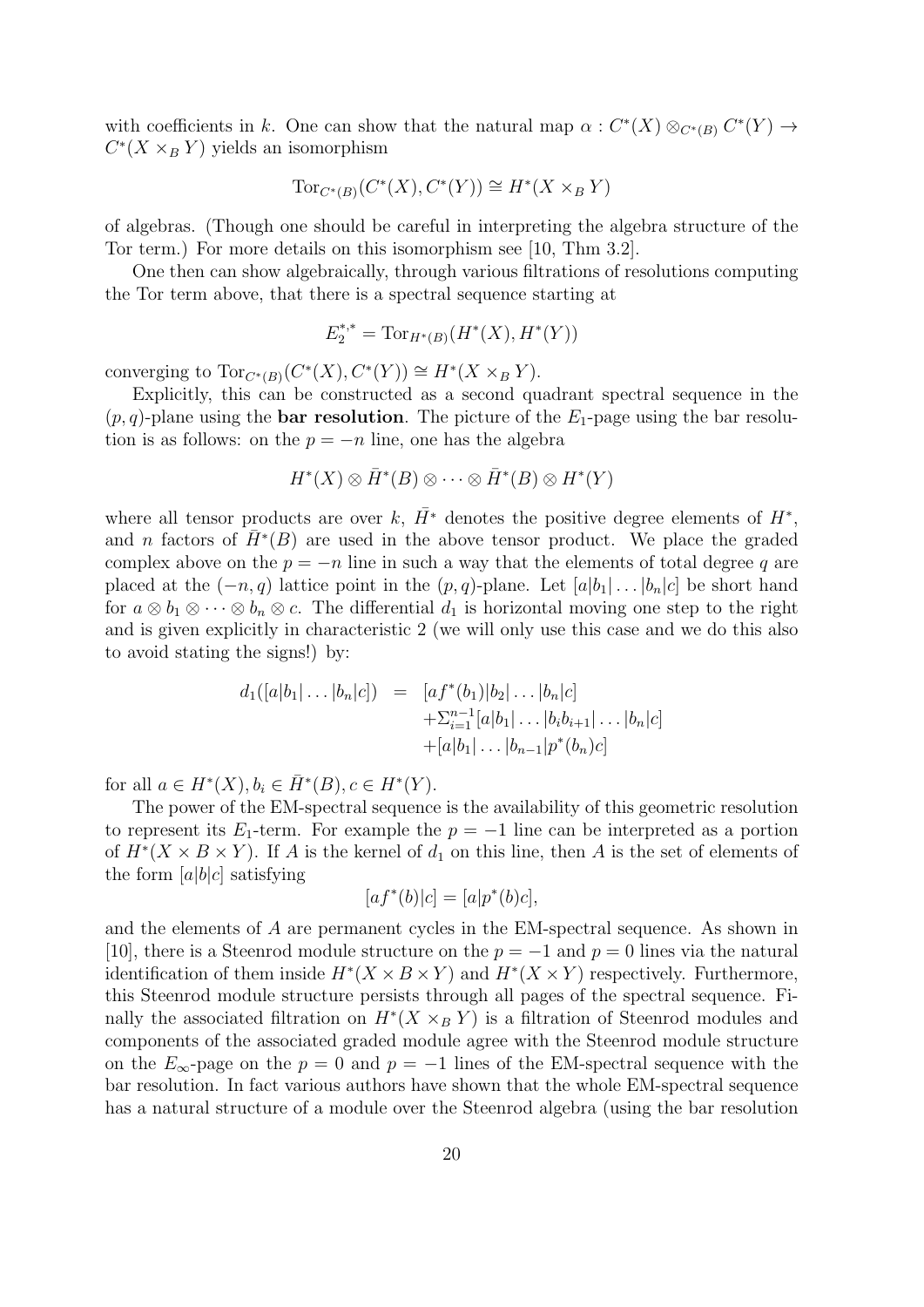model) with "vertical" and "diagonal" Steenrod operations (corresponding to the fact that the EM-spectral sequence is not an unstable module over  $\mathcal{A}_2$ ). We won't need these here - we will only need the structure on the  $p = 0$  and  $p = -1$  lines which was already laid out in [10] very naturally.

The bar resolution mentioned above is a nice natural resolution that can be used to compute  $E_2^{*,*} = \text{Tor}_{H^*(B)}(H^*(X), H^*(Y))$  in the EM-Spectral sequence and has the benefits of being "natural" and "geometric" and hence can be used to study natural operations on the spectral sequence. However typically this resolution is too big to carry out computations directly. In the case where  $H^*(B)$  is a polynomial algebra, a smaller Koszul resolution is available to compute this tor-term and the  $E_2$ -page is more tractable. Finally if the ideal generated by  $f^*(H^*(B))$  in  $H^*(X)$  is nice enough, then a change of rings isomorphism can also be used to simplify the calculations immensely. For details see [10]. We will summarize the main result below after a necessary definition.

**Definition 6.1.** Let k be a field and  $\Lambda$  be a graded commutative algebra over k. An ideal I in  $\Lambda$  is called a *Borel ideal* if there is a regular sequence  $\{x_1, x_2, \ldots, x_n, \ldots\}$ (either finite or infinite) that generates the ideal I. Recall that a regular sequence  ${x_1, x_2, \ldots, x_n \ldots}$  is one such that  $x_1$  is not a zero divisor in  $\Lambda$  and  $x_{i+1}$  is not a zero divisor of  $\Lambda/(x_1,\ldots,x_i)$  for all  $i\geq 1$ .

Theorem 6.2 (Collapse Theorem). Let



be a pullback square of spaces, with B simply connected, p a Serre fibration. Furthermore, assume that

(i)  $p^*: H^*(B) \to H^*(Y)$  is onto,

(ii) ker $(p^*)$  is a Borel ideal of  $H^*(B)$ , and

(iii) Im( $f^*$ ) generates a Borel ideal J of  $H^*(X)$ .

Then, the associated Eilenberg-Moore spectral sequence collapses at the  $E_2$ -page and we have

$$
E_2^{*,*} = E_{\infty}^{*,*} \cong (H^*(X)/J) \otimes \Lambda^*(u_1, \dots) \cong H^*(X \times_B Y)
$$

where  $\Lambda^*(u_1, \ldots)$  is an exterior algebra on generators all of which lie on the  $p = -1$  line of the spectral sequence.

Proof. See Theorem 3.1 in [10].

Remark 6.3. Note that in the above theorem, the final isomorphism is an isomorphism of k-vector spaces in general due to lifting issues when lifting the algebra structure over the associated filtrations. We will come back to this in our specific example later.

In our case we are interested in studying the cohomology of groups  $G(Q)$  given by central extensions

$$
E(Q): 0 \to V \to G(Q) \to W \to 0
$$

 $\Box$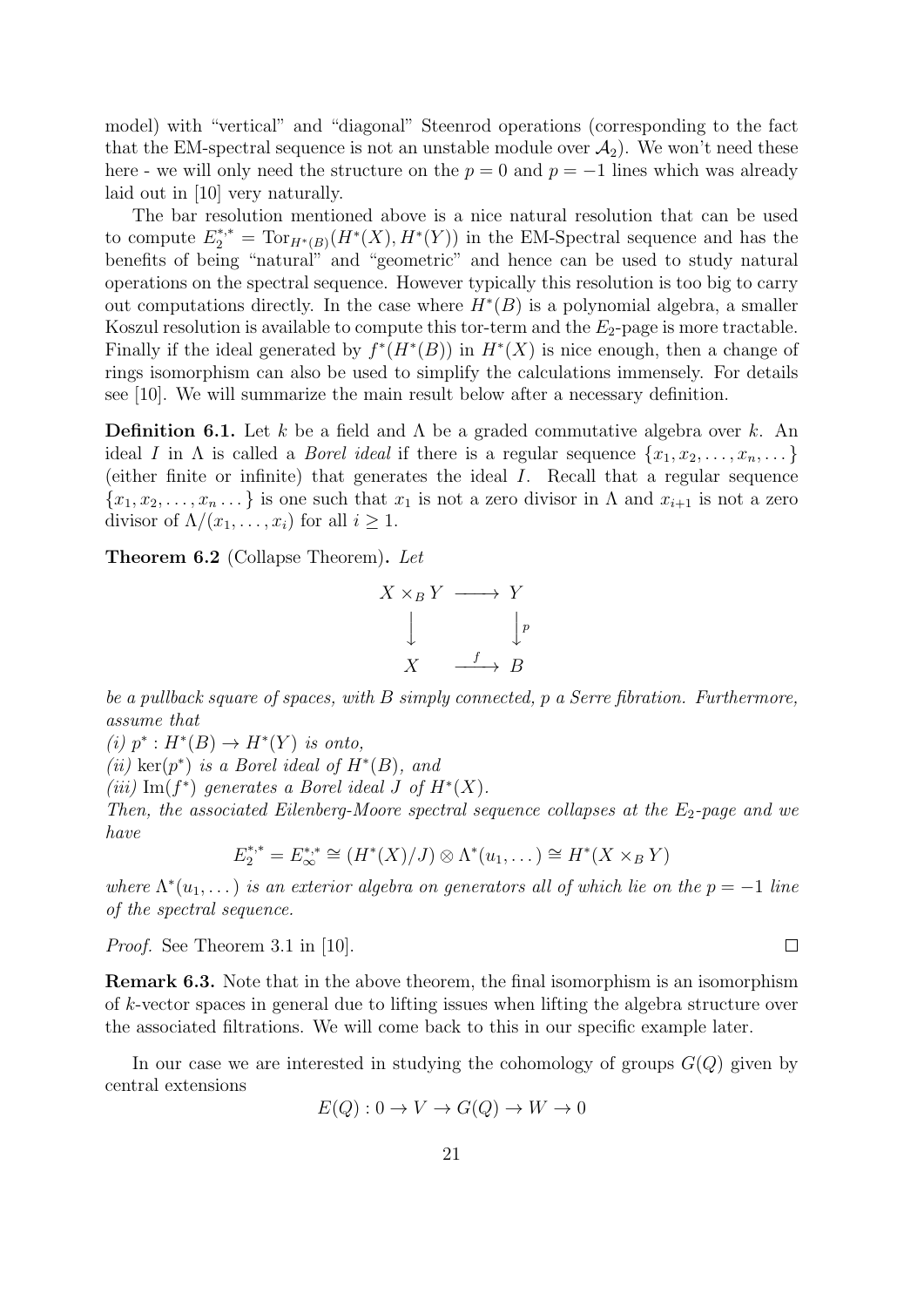where  $V$  and  $W$  are elementary abelian. We have seen that the category of such extensions is naturally equivalent to the category of quadratic maps from  $W$  to  $V$ . However it is basic in group cohomology that the equivalence classes of extensions of this form are uniquely specified by a cohomology class in  $H^2(W, V)$ . By the representability of cohomology,  $H^2(W, V)$  is itself isomorphic to  $[BW, BBV]$  where  $[-, -]$  denotes homotopy classes of maps, BG denotes the classifying space of a monoid G, and  $BBV = K(V, 2)$ .

Under this correspondence we will denote the homotopy class representing a specific quadratic form  $Q: W \to V$  by  $BQ: BW \to BBV$ . Thus we have a pullback square

$$
BG(Q) \longrightarrow EBV
$$
  
\n
$$
\downarrow \qquad \qquad \downarrow p
$$
  
\n
$$
BW \xrightarrow{BQ} BBV
$$

for which we have an EM-spectral sequence

$$
E_2^{*,*} = \text{Tor}_{H^*(BBV)}(H^*(BW), \mathbb{F}_2) \Rightarrow H^*(G(Q), \mathbb{F}_2).
$$

In fact the same pullback square above exhibits  $BG(Q)$  as the homotopy fiber of the map BQ. We record these observations:

**Proposition 6.4.** Let V, W be elementary abelian 2-groups. Then there is a bijective correspondence between equivalence classes of quadratic forms  $Q : W \rightarrow V$  and  $[BW, BBV]$ . If  $BQ : BW \rightarrow BBV$  is the homotopy class of maps associated to a quadratic form  $Q: W \to V$  then  $BG(Q) = HF(BQ)$  where HF stands for homotopy fiber.

Similarly, there is a natural equivalence between n-ary forms  $W \to V$  and homotopy classes of maps  $[BW, B^n V]$  where  $B^n V = K(V, n)$ . However in this case the homotopy fiber is not an Eilenberg-MacLane space but has a two stage Postnikov tower.

It is well-known that if  $\dim(V) = 1$  then the characteristic element  $\kappa \in H^{n}(K(V, n))$ is a generator of mod-2 cohomology  $H^*(K(V,n))$  as a free module over the Steenrod algebra  $\mathcal{A}_2$ . As an algebra  $H^*(K(V,n))$  is a polynomial algebra on all "permissable Steenrod operation sequences" on  $\kappa$  of excess less than n. The dim(V) > 1 case follows similarly from Künneth's theorem. Using these facts, one sees that conditions (i) and (ii) in Theorem 6.2 hold trivially in this case. Thus it remains to consider condition (iii).

When Q is Bockstein closed, it is clear that the ideal J generated by  $\text{Im}(BQ)^*$  is exactly the ideal  $I(Q)$  generated by the components of  $Q$ . This is because the Bockstein is  $Sq<sup>1</sup>$  and all other Steenrod squares on these components are determined as they have degree 2 and automatically lie in  $I(Q)$ . Thus in the case of a Bockstein closed quadratic form, J is a Borel ideal if and only if  $I(Q)$  is. This yields the following theorem immediately.

**Theorem 6.5** (EM-SS collapse for  $G(Q)$ ). Let  $E(Q) : 0 \to V \to G(Q) \to W \to 0$  be a Bockstein closed extension associated to the quadratic map  $Q: W \to V$ . Assume that  $I(Q)$  is a Borel ideal, i.e.,  $\{q_1, \ldots, q_n\}$  is a regular sequence in  $H^*(BW)$ . This holds for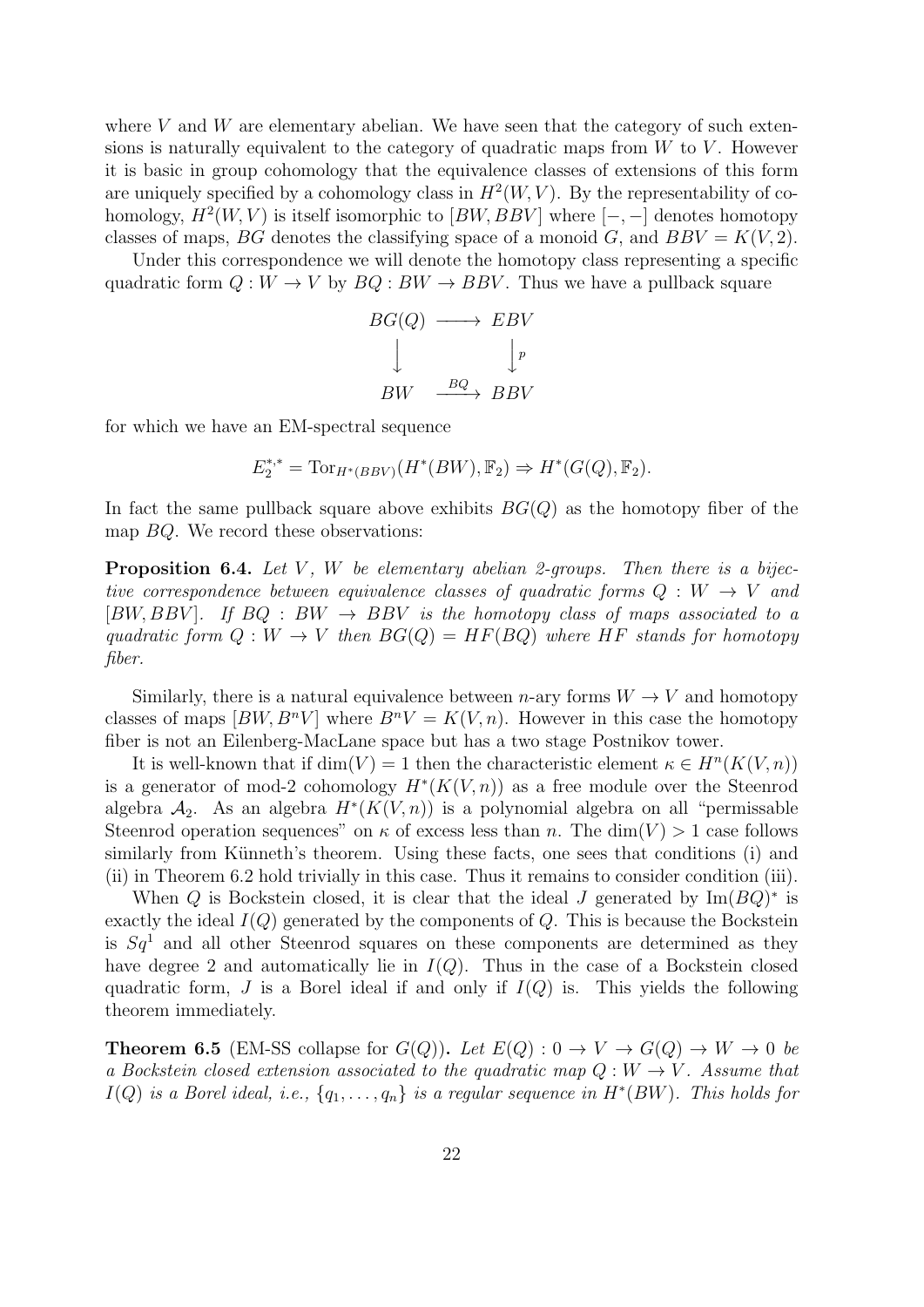example when Q is Bockstein closed and 2-power exact. Then, the EM-spectral sequence collapses at the  $E_2$ -page and

$$
E_2^{*,*} = E_{\infty}^{*,*} = A^*(Q) \otimes \Lambda^*(u_{ij}).
$$

This lifts to give  $H^*(G(Q), \mathbb{F}_2) \cong A^*(Q) \otimes \Lambda^*(\hat{u}_{ij})$  as  $\mathbb{F}_2$ -vector spaces (not as algebras). Here  $A^*(Q) = H^*(W)/I(Q)$  and the  $u_{ij}$  are exterior Koszul generators corresponding to the polynomial subalgebra  $\mathbb{F}_2[\kappa_{ij} \mid i = 1, \ldots, n, j \geq 0]$  of  $H^*(K(V, 2))$ . Specifically,  $\kappa_{ij} = Sq^{2^j} \cdots Sq^2Sq^1 \kappa_i$  were  $\kappa_i$  is the *i*-th characteristic element in  $H^2(K(V, 2))$ . Thus  $u_{ij}$  lies in bidegree  $(-1, 2^{j+1} + 1)$  in the EM-spectral sequence.

Proof. See the discussion above. The only thing that was not explained was the selection of the exterior elements. This comes from the fact that  $(BQ)^*(\kappa_i) = q_i$  and a change of rings isomorphism. For details see [10].  $\Box$ 

The reader might have noticed that when we compare the result of the EM-spectral sequence calculation with the result previously obtained with the LHS-spectral sequence, they look different. The LHS-spectral sequence gave under the same conditions that

$$
H^*(G(Q), \mathbb{F}_2) \cong A^*(Q) \otimes \mathbb{F}_2[s_1, \ldots, s_n]
$$

as algebras. However the EM-spectral sequence above shows that

$$
H^*(G(Q), \mathbb{F}_2) \cong A^*(Q) \otimes \Lambda^*(\hat{u}_{ij})
$$

as vector spaces. The point is this last isomorphism is not of algebras and the mentioned exterior algebra is isomorphic to the polynomial algebra  $\mathbb{F}_2[s_1, \ldots, s_n]$  as  $\mathbb{F}_2$ -vector spaces. Indeed note that  $\hat{u}_{ij}$  lives in degree  $(2^{j+1} + 1) - 1 = 2^{j+1}$ . The vector space isomorphism comes from mapping  $\hat{u}_{ij}$  to  $s_i^{2i}$  $i^{2j}$  and extending to square free powers of the  $\hat{u}_{ij}$  as if making an algebra map. To see this is indeed an isomorphism of graded vector spaces just note that a power of  $s_i$  say  $s_i^n$  can be expressed uniquely as a (square free) product of 2-power powers of  $s_i$  using the 2-adic expansion of n. For example  $s_3^5 = s_3^4 s_3^1$ and hence would be associated to  $\hat{u}_{32}\hat{u}_{30}$  since  $2^2 = 4$  and  $2^0 = 1$ . We record this vector space isomorphism for reference.

Proposition 6.6 (Exterior-Polynomial vector space isomorphism). If

$$
\Lambda^* = \Lambda^*(\hat{u}_{ij} \mid i = 1, \dots, n, \ j \ge 0)
$$

and  $P^* = \mathbb{F}_2[s_1,\ldots,s_n]$  with  $|s_i| = 2$ ,  $|\hat{u}_{ij}| = 2^{j+1}$  then  $\Lambda^* \cong P^*$  as graded vector spaces via the isomorphism that takes  $\hat{u}_{ij}$  to  $s_i^{2^j}$  $i<sup>2<sup>j</sup></sup>$  extended to the canonical vector space basis of  $Λ<sup>*</sup>$  in the obvious way.

# 7 Proof of Theorem 1.1

In this section we prove Theorem 1.1 using the Eilenberg-Moore spectral sequence calculations given in the previous section.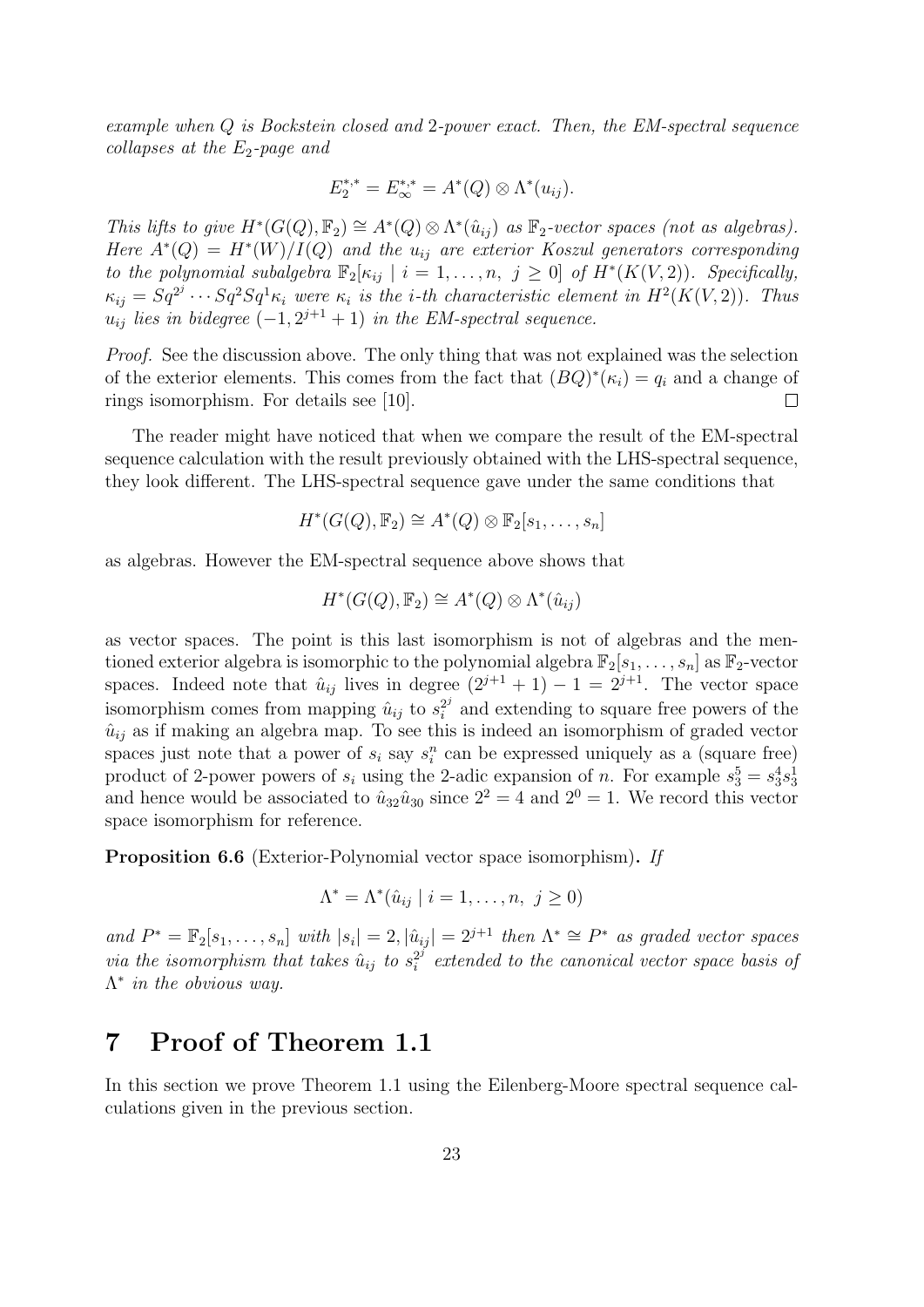Before the proof, we first discuss the Steenrod algebra structure of the EM-spectral sequence. For this purpose we will want to use the bar resolution and not the smaller Koszul resolutions used previously as it is more "geometric". This bar resolution has an induced Steenrod module structure on the  $p = -1$  and  $p = 0$  lines that induces the Steenrod module structure on  $H^*(G(Q))$ . This is proven as Corollary 4.4 in [10]. In fact, we will work out representatives of the  $u_{i0}$  in the bar resolution and work out a formula for  $Sq^1$  on them. Just for dimensional reasons, if we throw the  $u_{i0}$  into a vector  $u_0$ , one has  $Sq^1(u_0) = Ru_0 +$  terms in lower filtration where  $R \in Hom(W, End(V))$ , or intuitively, is a matrix with entries in  $A<sup>1</sup>(Q)$ . By results in [10], this lifts to the identity  $Sq^{1}(s) = Rs + \text{term in } A^{3}(Q)$ . Thus, if the calculation for  $Sq^{1}(u_{0})$  gives  $R = L$ , then we will have the proof of Theorem 1.1.

Let us first set out finding explicit representatives of the  $u_{i0}$  in the  $E_1$  term of the bar resolution. Since we know they survive to  $E_{\infty}^{-1,3}$  we know they will have to be permanent cycles.

In our case, the  $p = -1$  line of the EM-spectral sequence (in the bar resolution) is  $H^*(BW) \otimes \overline{H}^*(BBV) \otimes k$ . Let us write  $H^*(BW) = \mathbb{F}_2[x_1, \ldots, x_n]$ . Then  $Sq^1(q_i) =$  $\Sigma_j L_{ij} q_j$  where  $L_{ij} \in H^1(W)$  since our quadratic form is Bockstein closed. Using the usual bar notation, let us define elements  $v_i = [1|\kappa_{i0}|1] + \sum_j [L_{ij}|\kappa_j|1] \in E_1^{-1,3}$  where  $\kappa_{i0} = Sq^{1}(\kappa_{i})$  and  $\kappa_{i}$  is the *i*-th characteristic element of  $H^{*}(BBV)$ . Let us compute  $d_1(v_i)$ . Let  $p: EBV \to BBV$  be the path loop fibration then

$$
d_1(v_i) = ([1(BQ)^*(\kappa_{i0})|1] + [1|p^*(\kappa_{i0})1]) + \Sigma_j([L_{ij}(BQ)^*(\kappa_j)|1] + [L_{ij}|p^*(\kappa_j)1])
$$
  
=  $[Sq^1(q_i)|1] + \Sigma_j[L_{ij}q_j|1]$   
=  $[Sq^1(q_i) + \Sigma_jL_{ij}q_j|1]$   
= 0.

Since  $v_i$  lies on the  $p = -1$  line, all further differentials on  $v_i$  must vanish for dimensional reasons and so indeed the  $v_i$  are permanent cycles. Also note that since  $E_1^{-2,3} = 0$  for dimensional reasons, the vector space spanned by the  $v_i$  is not the image of  $d_1$ . Similarly for dimensional reasons it cannot be the image of any  $d_r$ . (This is because one has to use s tensors of  $\bar{H}^*(BBV)$  in the line  $p = -s$  and hence the line vanishes below  $q = 2s$ .) Thus the space spanned by the  $v_i$  embeds into  $E_{\infty}^{-1,3}$ . However comparing with the Koszul resolutions  $E_{\infty}^{-1,3}$  term we see then that the span of the  $v_i$  must be the same as the span of the  $u_{i0}$  in  $E_{\infty}$ . Thus, without loss of generality we may assume (by changing our basis for the span of the  $s_i$ ) that  $v_i$  represents  $u_{i0}$ . Thus it remains to compute  $Sq^1(v_i)$  to figure out  $Sq^1(s_i)$  up to terms of lower filtration.

We now carry out the computation of  $Sq^1(v_i)$  using Larry Smith's work showing that  $Sq^1$  on  $H^*(BW) \otimes \overline{H}^*(BBV) \otimes \mathbb{F}_2$  naturally induced by viewing that  $p = -1$  line as  $H^*(BW \times BBV \times pt)$  is compatible with the  $Sq^1$  action on the cohomology of the total space  $H^*(BG(Q), \mathbb{F}_2)$ . Note  $v_i = [1|\kappa_{i0}|1] + \sum_j [L_{ij}|\kappa_j|1]$ . Here recall that  $[a|b|c]$ can be identified with the cross product  $a \times b \times c$  in  $H^*(BW \times BBV \times pt)$ . Using the Cartan formula for Steenrod squares on cross products, we see that  $Sq<sup>1</sup>$  will operate like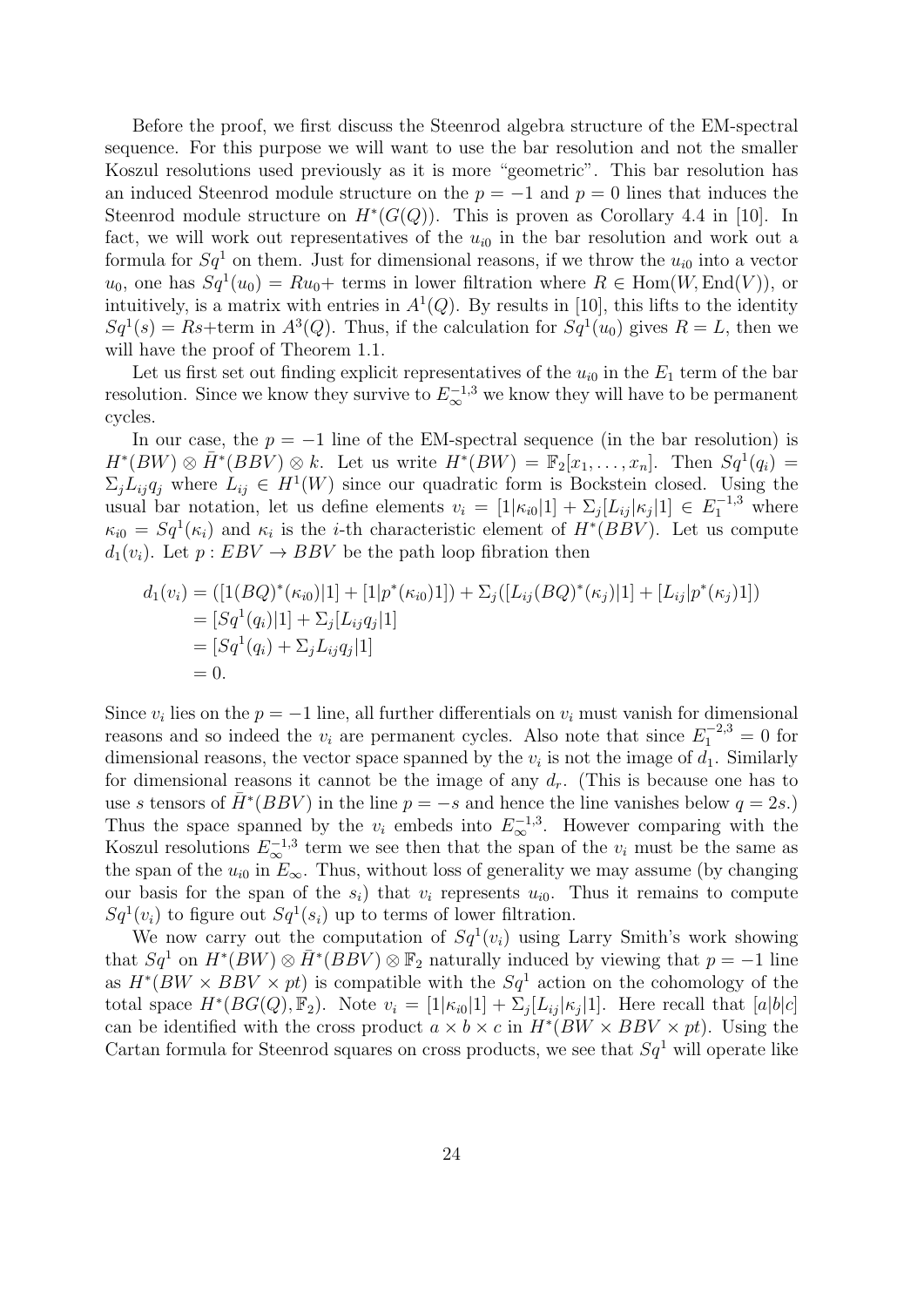a derivation and so we get

$$
Sq^{1}(v_{i}) = [1|Sq^{1}(\kappa_{i0})|1] + \sum_{j} ([Sq^{1}(L_{ij})|\kappa_{j}|1] + [L_{ij}|Sq^{1}(\kappa_{j})|1])
$$
  
=  $\sum_{j} ([L_{ij}^{2}|\kappa_{j}|1] + [L_{ij}|\kappa_{j0}|1])$ 

since  $Sq^1(\kappa_{i0}) = Sq^1(Sq^1(\kappa_i)) = 0$  and  $Sq^1(L_{ij}) = L_{ij}^2$  since the degree of  $L_{ij}$  is one. Since the  $p = -1$  line is a module over the  $p = 0$  line, we can write

$$
[L_{ij}|\kappa_{j0}|1] = L_{ij}[1|\kappa_{j0}|1] = L_{ij}(v_j + \sum_k [L_{jk}|\kappa_k|1]).
$$

Plugging this into the above equations and simplifying, one gets

$$
Sq^{1}(v_{i}) = \sum_{j} L_{ij}v_{j} + (\sum_{j} L_{ij}^{2}[1|\kappa_{j}|1] + \sum_{j} \sum_{k} L_{ij}L_{jk}[1|\kappa_{k}|1]).
$$

Let v be the column vector with *i*-th coordinate  $v_i$ , and let L be the matrix with  $(i, j)$ entry  $L_{ij}$  and c be the column vector with *i*-th coordinate [1 $|\kappa_i|$ ]. Then the above equation becomes

$$
Sq^{1}(v) = Lv + (Sq^{1}(L) + L^{2})c
$$

where  $Sq^1$  on a matrix just means apply it on each entry. In the next theorem, we will show that the second term  $(Sq^1(L) + L^2)c$  in the above equation is zero in  $E_2^{*,*} = E_{\infty}^{*,*}$ by showing that it is a boundary under  $d_1$  and this then shows that  $Sq^1(v) = Lv$  in  $E_{\infty}^{*,*}$ which lifts to show  $Sq^1(s) = Ls + \eta$  with  $\eta$  a column matrix with entries in  $A^3(Q)$ .

**Theorem 7.1** (Steenrod Structure). Let  $Q: W \to V$  be a Bockstein closed quadratic map whose components  $q_i$  form a regular sequence in  $H^*(W)$  (for example if it is 2-power exact). Let dim $(V) = n$ , then  $H^*(G(Q)) \cong k[s_1, \ldots, s_n] \otimes A^*(Q)$  as algebras. If we write  $\beta(q) = Sq^1(q) = Lq$  where q is the column vector with entries the components of Q (we can write this as Q is Bockstein closed) then we have:

$$
\beta(s) = Ls + \eta
$$

where  $\eta$  is a column vector with entries in  $A^{3}(Q)$  and s is the column vector with entries the  $s_i$ . Since  $A^*(Q)$  is the image of  $H^*(BW) \to H^*(BG(Q))$ , this determines the structure of  $H^*(G(Q))$  over the Steenrod algebra completely as all Steenrod operations can be determined from this information and the axioms of the Steenrod algebra.

Proof. In the paragraph before the statement of this theorem, it was shown in the bar resolution that

$$
Sq^{1}(v) = Lv + (Sq^{1}(L) + L^{2})c
$$

in  $E_1^{-1,4}$  $1^{1,4}$  of the bar resolution model of the Eilenberg-Moore spectral sequence. Furthermore we showed that  $v$  consists of permanent cycles that survive and represent  $s$ . Thus to get the main formula of the theorem it is sufficient to show  $(Sq<sup>1</sup>(L) + L<sup>2</sup>)c$  is zero in  $E_2^{-1,4} = E_{\infty}^{-1,4}$  as this will give

$$
Sq^1(v) = Lv
$$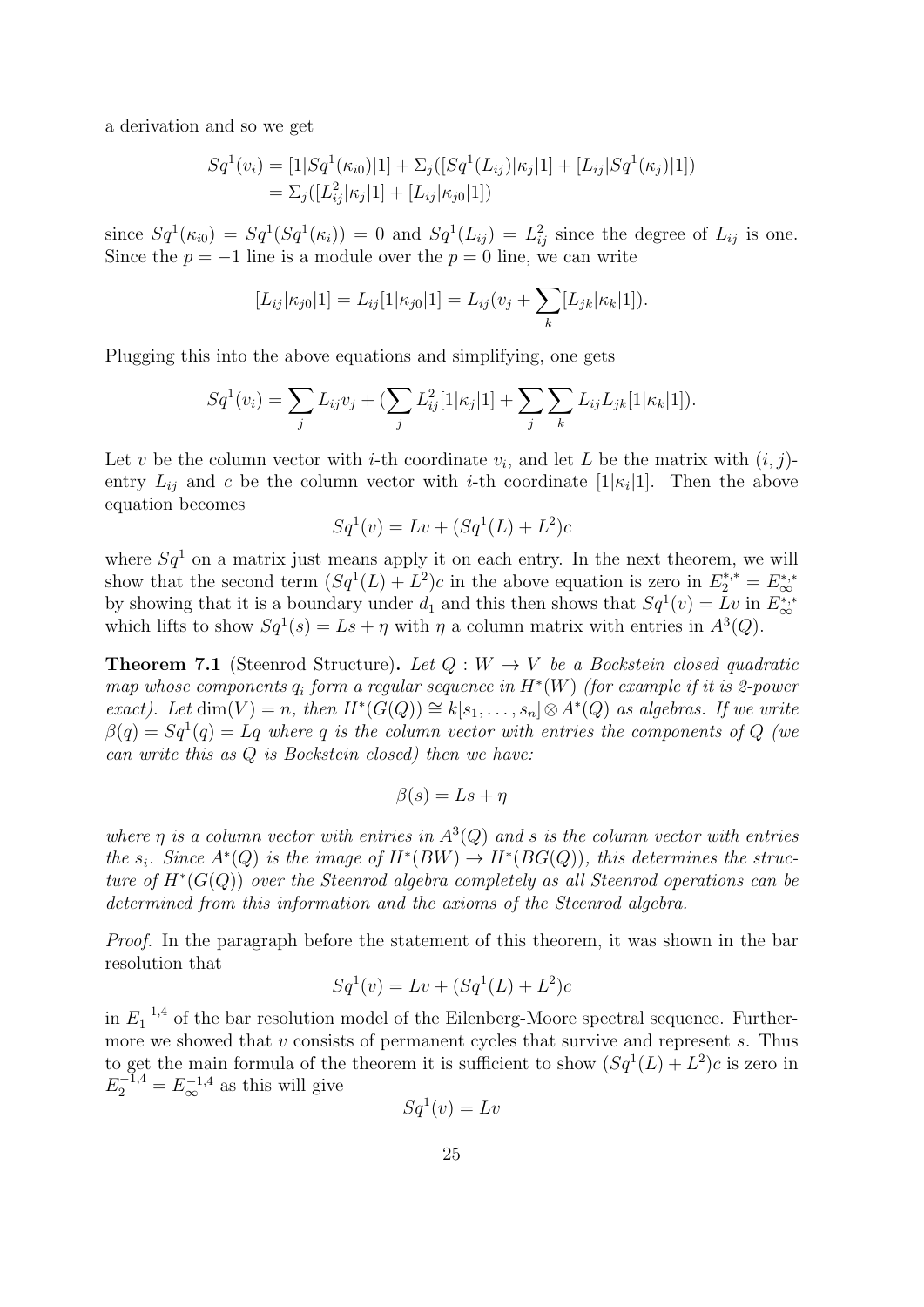which will lift to

$$
Sq^1(s) = Ls + \eta
$$

where  $\eta$ 's components have to live in lower filtration, i.e., on  $E_{\infty}^{0,3} = A^{3}(Q)$ . This will prove the theorem as the other statements have been proven in previous sections. Thus it remains to show that  $(Sq^1(L) + L^2)c$  is a boundary under  $d_1$ .

Note that by the regularity of the sequence  $q_1, \ldots, q_n$ , the equality  $[\beta(L) + L^2]q = 0$ gives that

$$
\beta(L) + L^2 = \sum_i T_i q_i
$$

for some scalar matrices  $T_1, ..., T_n$  (see Proposition 8.2 in [7]). Note that  $[B(L) + L^2]q = 0$ gives that for all  $k$ ,

$$
\sum_{i} \sum_{j} T_i(k, j) q_i q_j = 0.
$$

Hence,  $T_i(k, i) = 0$  for every k and i, and  $T_i(k, j) = T_j(k, i)$  for every  $1 \leq i, j \leq n$ . Here we are using the fact that the set

$$
\{q_i q_j \mid 1 \le i < j \le n\}
$$

is linearly independent in  $H^*(W)$  as the  $q_i$  are algebraically independent since they form a regular sequence. Let us call this common entry

$$
a_k(i,j) = T_i(k,j) = T_j(k,i).
$$

The  $a_k$  are then (skew) symmetric scalar matrices with zeros down the diagonal as  $a_k(i, i) = T_i(k, i) = 0$ . Since we are in characteristic 2, we can view these as skew symmetric matrices which will be useful in what follows.

Let

$$
\alpha_k = \sum_{i,j} a_k(i,j) [1|\kappa_i|\kappa_j|1]
$$

in  $E_1^{-2,4}$  $1^{1-2,4}$ . Then,

$$
d_1(\alpha_k) = \sum_{i,j} a_k(i,j) ([q_i | \kappa_j | 1] + [1 | \kappa_i \kappa_j | 1]) = \sum_{i,j} a_k(i,j) [q_i | \kappa_j | 1]
$$

as the second term in the first sum is zero due to the skew-symmetry of the matrices  $a_k$ . Thus using that the  $p = -1$  line is a module over the  $p = 0$  line with an action that is purely in the left slot we get

$$
d_1(\alpha_k) = \sum_{ij} a_k(i,j) q_i[1|\kappa_j|1].
$$

Using that  $\sum_i a_k(i, j)q_i = \sum_i T_i(k, j)q_i$  is the  $(k, j)$ -entry of  $B(L) + L^2$  we get:

$$
d_1(\alpha_k) = \sum_j (B(L) + L^2)_{k,j} [1 | \kappa_j | 1].
$$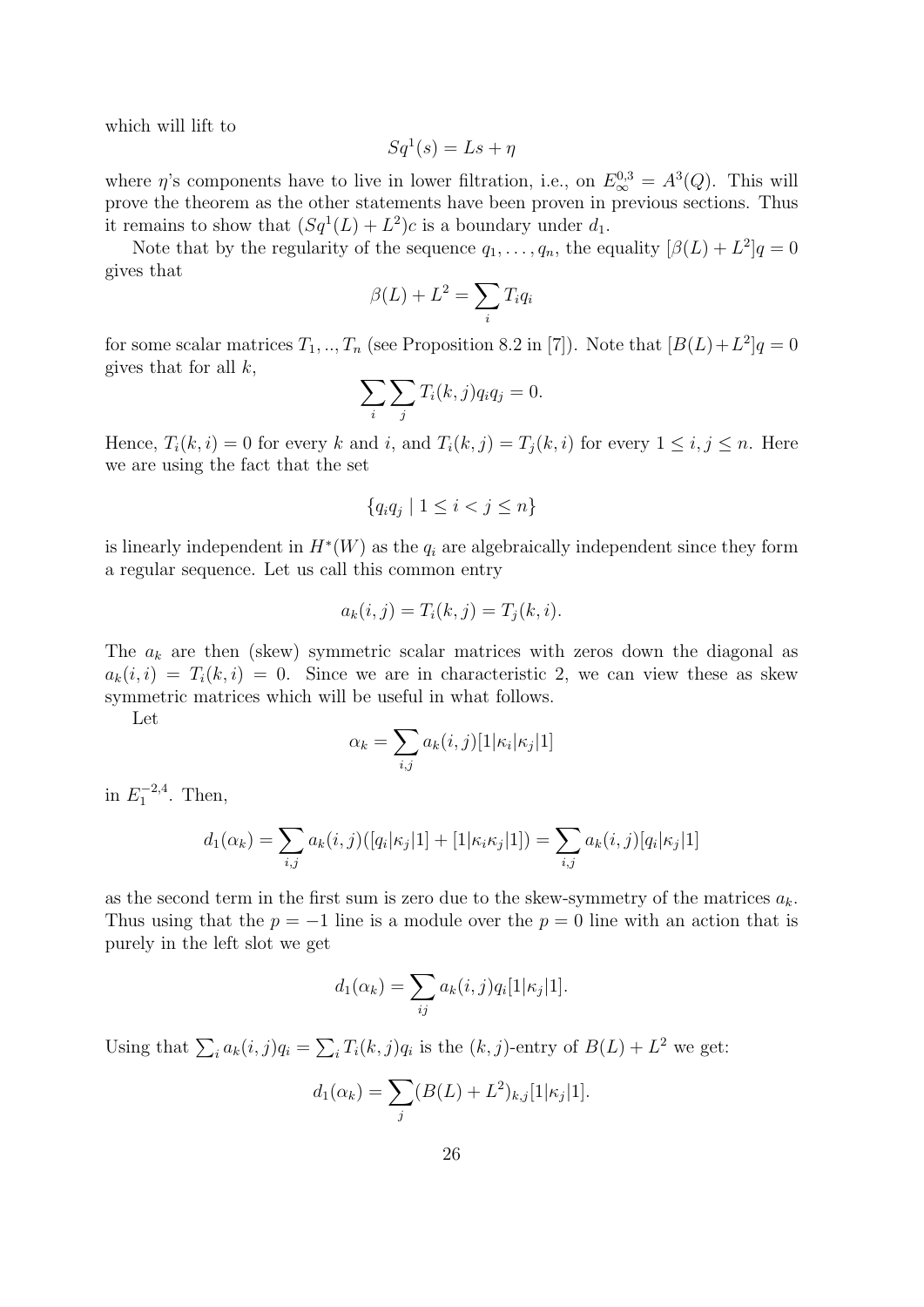Writing c to be the column vector with components  $[1|\kappa_j|1]$  as before and  $\alpha$  to be the column vector with entries the  $\alpha_k$ , then this reads as

$$
d_1(\alpha) = (B(L) + L^2)c
$$

which shows that indeed the desired term is a  $d_1$  boundary and hence completes the proof of the theorem.  $\Box$ 

#### 8 An obstruction class for uniform double lifting

Let  $E(Q) : 0 \to V \to G(Q) \to W \to 0$  be a Bockstein closed 2-power exact extension with associated quadratic map  $Q: W \to V$ . Recall that this means dim  $W =$  $\dim V = n$ , and the quadratic map Q is Frattini and effective. Note that in this case k-invariants  $q_1, \ldots, q_n$  form a regular sequence, and as a consequence there is a unique  $L \in \text{Hom}(W, \text{End}(V))$  such that  $\beta(q) = Lq$  (see Proposition 8.1 of [7]).

First we make a simple observation about L. Note that applying the Bockstein operator to the equation  $\beta(q) = Lq$  gives

$$
0 = \beta(L)q + L\beta(q) = [\beta(L) + L^2]q.
$$

Since  $q_1, \ldots, q_n$  forms a regular sequence, the entries of  $\beta(L) + L^2$  must be linear combinations of components of  $q$  (see Proposition 8.2 in [7]). This means that linear map  $L: W \to \text{End}(V)$  extends to a morphism  $\rho_L: Q \to Q_{\mathfrak{gl}(V)}$  in **Quad**. So, L defines a representation of Q. Let us denote this representation also with L.

Now, we consider the cohomology ring of the group  $G(Q)$ . By Theorem 5.5, we have

$$
H^*(G(Q); \mathbb{F}_2) \cong \mathbb{F}_2[s_1, \ldots, s_n] \otimes A^*(Q)
$$

as graded algebras, where  $deg(s_i) = 2$  for  $i = 1, \ldots, n$ . In the previous section, we calculated the images of Bockstein operator on  $s_i$ 's. We obtained that

$$
\beta(s) = Ls + \eta
$$

where  $\eta$  is a column vector whose entries are in  $H^3(W, \mathbb{F}_2)$ . Applying the Bockstein operator again, we get

$$
0 = \beta(L)s + L\beta(s) + \beta(\eta) = [\beta(L) + L^2]s + [\beta(\eta) + L\eta].
$$

Since, we already know that  $\beta(L) + L^2 = 0$  in  $A^*(Q)$ , we obtain that

$$
\beta(\eta) + L\eta = 0
$$

in  $A(Q)^*$ . This shows that shows that  $\eta$  is a 3-dimensional cocycle in the chain complex  $C^*(Q, L)$ . So, it defines a three dimensional cohomology class  $[\eta] \in H^3(Q, L)$ . We will now show that this class is an obstruction class for uniformly lifting the extension  $E(Q)$ twice.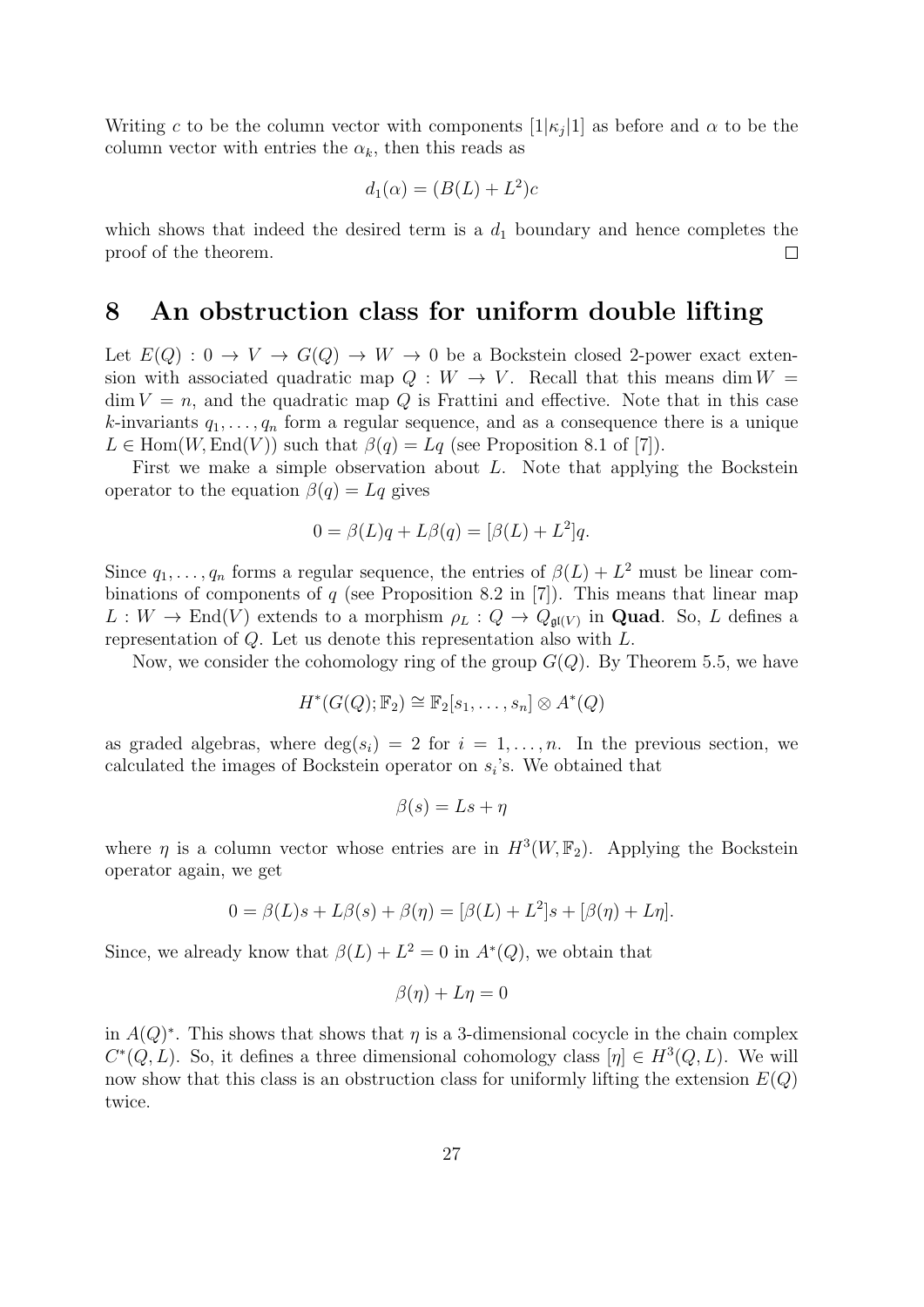Let  $E' : 0 \to V \to \Gamma \to G \to 0$  denote the extension with extension class  $s \in$  $H^2(G, V)$  where  $G = G(Q)$ . Since res<sup> $G$ </sup>,  $s_i = t_i^2$  for all i, the restriction of this extension to  $V \subseteq G$  gives the extension  $0 \to V \to M \to V \to 0$  where  $M \cong (\mathbb{Z}/4)^n$  as an abelian group. Let  $0 \to V \to M \to V \to 0$  be the  $\mathbb{Z}/4W$ -lattice whose logarithm is  $L: W \to \text{End}(V)$ . By this we mean that the representation for M is of the form  $w \to I + 2L(w)$  mod 4 (see Lemma 4.3 [7] for details). By Theorem 4.6 in [7], E' lifts to an extension

$$
E'': 0 \to M \to \widetilde{\Gamma} \to G \to 0
$$

if and only if  $\beta(s) = Ls$ . So,  $\eta = \beta(s) + Ls$  is the obstruction for such a lifting. But, the extension  $E'$  is determined by our choices of generators  $s_i$ . We can replace each  $s_i$  with

$$
s_i' = s_i + \xi_i
$$

for some  $\xi_i \in H^1(W, \mathbb{F}_2)$  and the resulting extension E' will still satisfy the above condition. It may happen that for this new extension  $E'$ , the obstruction for lifting it to  $E''$ is zero. Let us calculate the new obstruction

$$
\eta' = \beta(s') + Ls' = \beta(s + \xi) + L(s + \xi) = \eta + (\beta(\xi) + L\xi).
$$

Note that the class  $\beta(\xi) + L\xi$  is equal to  $\delta(\xi)$  where  $\delta$  is the boundary map of the chain complex  $C^*(Q, L)$ . So, we proved that in the set of all possible extensions  $E' : 0 \to V \to$  $\Gamma \to G \to 0$  whose restriction to  $V \subseteq G$  gives the extension  $0 \to V \to M \to V \to 0$ , there is at least one extension  $E'$  that lifts to  $E''$  of the form

$$
E'': 0 \to M \to \widetilde{\Gamma} \to G \to 0
$$

if and only if  $\eta$  is a coboundary, i.e., the cohomology class  $[\eta] = 0$  in  $H^3(Q, L)$ . So, the proof of Theorem 1.2 is complete.

### 9 The Bockstein spectral sequence

Fix a prime p and let  $\mathbb{F}_p$  be the field with p elements. The Bockstein spectral sequence is a well-known technique of relating the mod- $p$  cohomology of a space with its integral cohomology. It arises from the Massey exact triple



associated to the sequence of coefficients  $0 \to \mathbb{Z} \to \mathbb{Z} \to \mathbb{F}_p \to 0$ . Here  $\hat{\beta}$  is the integral Bockstein operator and  $\varphi$  is the map induced by mod p reduction. The composition  $\varphi \circ \hat{\beta}$ yields the differential given by the standard Bockstein  $\beta$  on  $H^*(X; \mathbb{F}_p)$ . If we denote the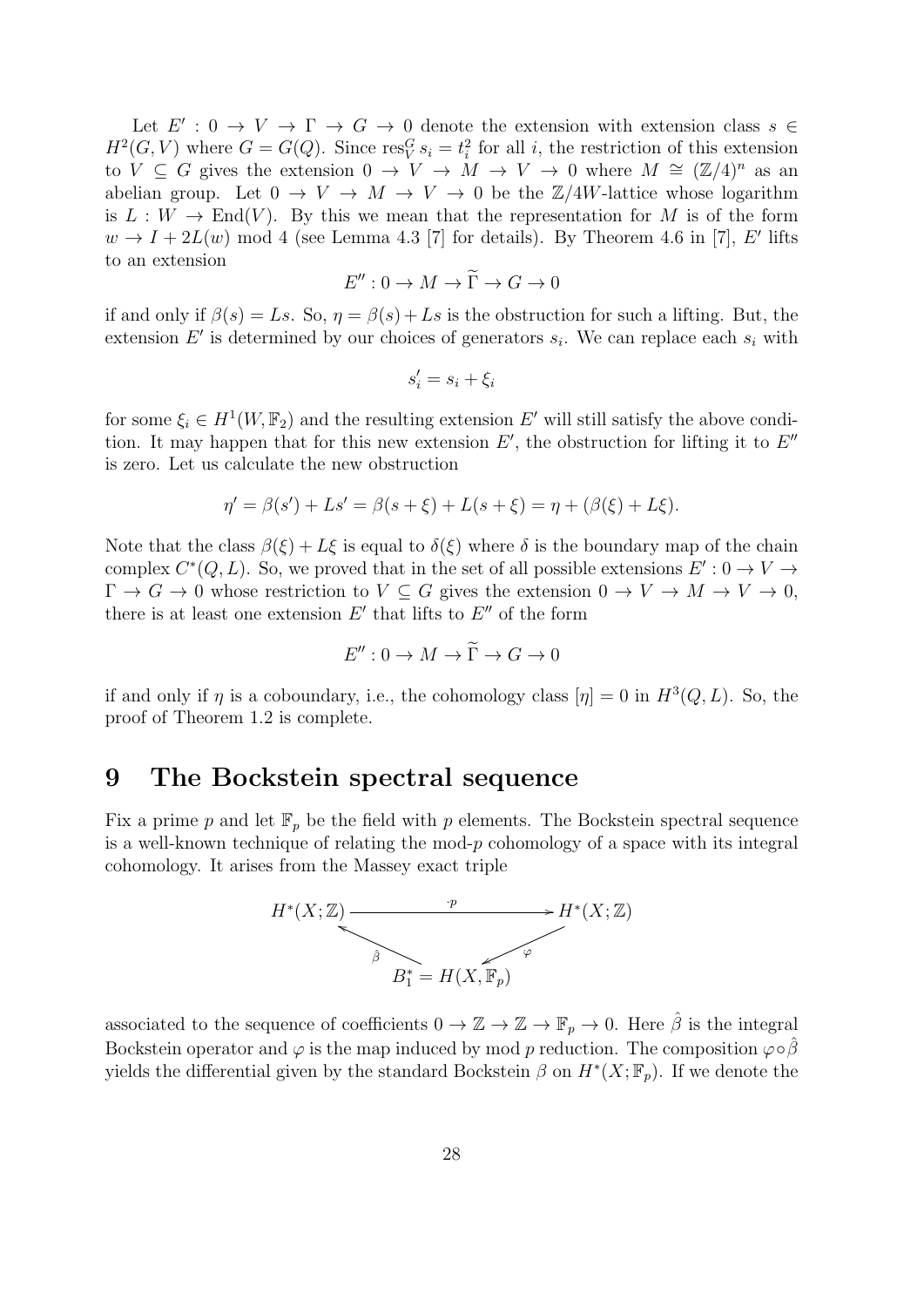cohomology of this differential by  $B_2^*$  then the Massey exact triple above yields an exact triple



and by iteration we get Massey exact triples of the form



where  $\varphi_{r+1} \circ \hat{\beta}_{r+1} = \beta_{r+1}$  gives a differential on  $B^*_{r+1}$  called the  $(r+1)$ -st higher Bockstein. The collection of the Massey exact triangles above is referred to as the Bockstein spectral sequence for  $X$  at the prime  $p$ .

Furthermore when X is the classifying space of a finite  $p$ -group, it is known that  $B^*_{\infty} = H^*(pt, \mathbb{F}_p)$  is the limit of the  $B^*_r$ . Note if  $s > 0$  and  $\exp(H^s(X; \mathbb{Z})) = p^{r+1}$ , then the multiplication by p in this last diagram is zero. Hence  $\varphi_{r+1}$  gives an injection  $0 \neq p^r H^s(X; \mathbb{Z}) \to B^s_{r+1}$  and hence  $B^s_{r+1} \neq 0$ . On the other hand it is clear that  $B^s_{r+2} = 0$ from the next Massey triangle. Thus it is not hard to see that  $\exp(H^s(X; \mathbb{Z})) = p^{r+1}$ if and only if  $B_{r+1}^s \neq 0$  but  $B_{r+2}^s = 0$ . So, by seeing how quickly any level of the Bockstein spectral sequence converges to zero, we can determine the exponent of the integral cohomology of the p-group at that level.

Now we have seen that if  $Q: W \to V$  is a quadratic map associated to a Bockstein closed 2-power exact sequence  $E(Q): 0 \to V \to G(Q) \to W \to 0$  which lifts uniformly twice then

$$
H^*(G(Q); \mathbb{F}) \cong \mathbb{F}[s_1, \ldots, s_n] \otimes A^*(Q)
$$

where  $n = \dim(W)$ . As Q is Bockstein closed, we may write  $\beta q = Lq$  for  $L \in$  $\text{Hom}(W, \text{End}(V))$  as usual and we have seen in this case we can choose s so that  $\beta s = Ls$ also. Thus  $(B_1^*(G(Q)), \beta_1)$  is completely known from the matrix L given from the Bockstein closed quadratic form Q.

To compute  $B_2^*$ , we decompose the polynomial algebra  $\mathbb{F}[s_1,\ldots,s_n] = \bigoplus_{i=0}^{\infty} S^i$  into its homogeneous components  $S<sup>i</sup>$ . We then get a decomposition of differential algebras:

$$
(B_1^*(G(Q)), \beta_1) = \bigoplus_{i=0}^{\infty} (S^i \otimes A^*(Q), \beta)
$$

and thus

$$
B_2^*(G(Q)) = \bigoplus_{i=0}^{\infty} H^*(S^i \otimes A^*(Q), \beta).
$$

Note that  $B_2^*(G(Q))$  contains the information for the distribution of all the higher torsion (of exponent greater than p) for  $H^*(G(Q); \mathbb{Z})$ . Note that  $S^0 = \mathbb{F}_2$ , so the term corresponding to  $i = 0$  is just the cohomology of  $A^*(Q)$  under  $\beta$  which is  $H^*(Q; \mathbb{F}_2)$ .

Note that for the summand coming from  $S^1$ , we have a differential given by  $\delta(f)$  =  $\beta f + L(f)$  and so the cohomology of that term corresponds to  $H^*(Q; L)$  where L denotes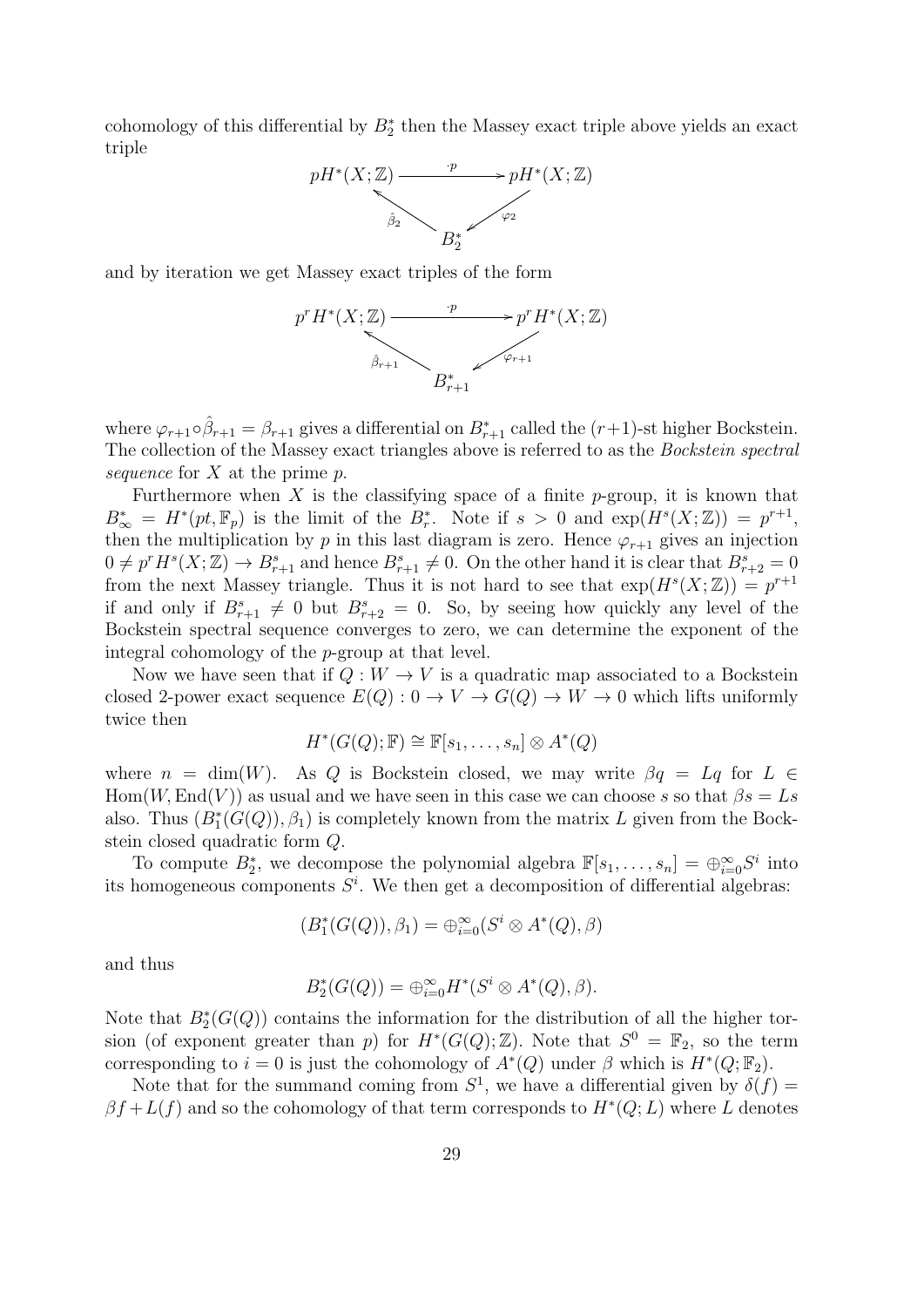the Q-module associated to the matrix L. However since the elements of  $S^1$  are degree 2 elements, the contribution of  $H^*(Q; L)$  will be in degree  $* + 2$ . Since  $S^i$  is just the *i*-fold symmetric product of  $S^1$ , the complexes for these terms are derived from those for  $S^1$ , and we will denote the corresponding matrix and Q-module by  $\text{Sym}^i(L)$ . Note also that since the elements of  $S<sup>i</sup>$  have degree  $2i$ , their contribution will be shifted in degree by  $2i$ . By these observations we can conclude the following:

**Theorem 9.1.** Let  $G(Q)$  be a group associated to a Bockstein closed, 2-power exact quadratic form with  $\beta(q) = Lq$ . Furthermore suppose  $Q: W \to V$  can be lifted uniformly twice. Then

 $H^*(G(Q); \mathbb{F}_2) \cong \mathbb{F}_2[s_1, \ldots, s_n] \otimes A^*(Q)$ 

where  $n = \dim(W)$  and the higher torsion is given by

$$
B_2^* \cong \bigoplus_{i=0}^{\infty} H^{*-2i}(Q, \text{Sym}^i(L)).
$$

Thus, the higher torsion in  $G(Q)$  is computable from the cohomology of the quadratic form Q in coefficients given by various symmetric powers of the defining module L.

Note that for each  $j \geq 0$ , the j-th term  $B_2^j$  $\frac{1}{2}$  in the above formula is given by a finite direct sum since there are only a finite number of nonzero coefficient modules  $\text{Sym}^{i}(L)$  in the sum. Furthermore, note that the cochain complex used to compute  $H^*(Q, \text{Sym}^i(L))$ has length always given by the length of the cochain complex  $A^*(Q)$  which is finite. Thus the equation above does yield an algorithm to compute  $B_2^j$  $j_2^j$  for every  $j \geq 0$ .

Acknowledgement. We thank the referee for careful reading of the paper and for many helpful comments.

### References

- [1] A. Adem, Cohomological exponents of ZG-lattices, J. Pure Appl. Algebra 58  $(1989), 1-5.$
- [2] D. J. Benson, Representations and cohomology II: Cohomology of groups and modules, Cambridge studies in advanced mathematics 31 (1998).
- [3] W. Browder and J. Pakianathan, Cohomology of uniformly powerful p-groups, Trans. Amer. Math. Soc. 352 (2000), 2659–2688.
- [4] P. A. Minh and P. Symonds, The cohomology of pro-p groups with a powerfully embedded subgroup, J. Pure Appl. Algebra 189 (2004), 221–246.
- [5] J. Pakianathan, Exponents and the cohomology of finite groups, Proc. Amer. Math. Soc. 128 (1999), 1893–1897.
- [6] J. Pakianathan and N. Rogers, Higher torsion in p-groups, Casimir operators and the classifying spectral sequence of a Lie algebra, preprint, 2010.